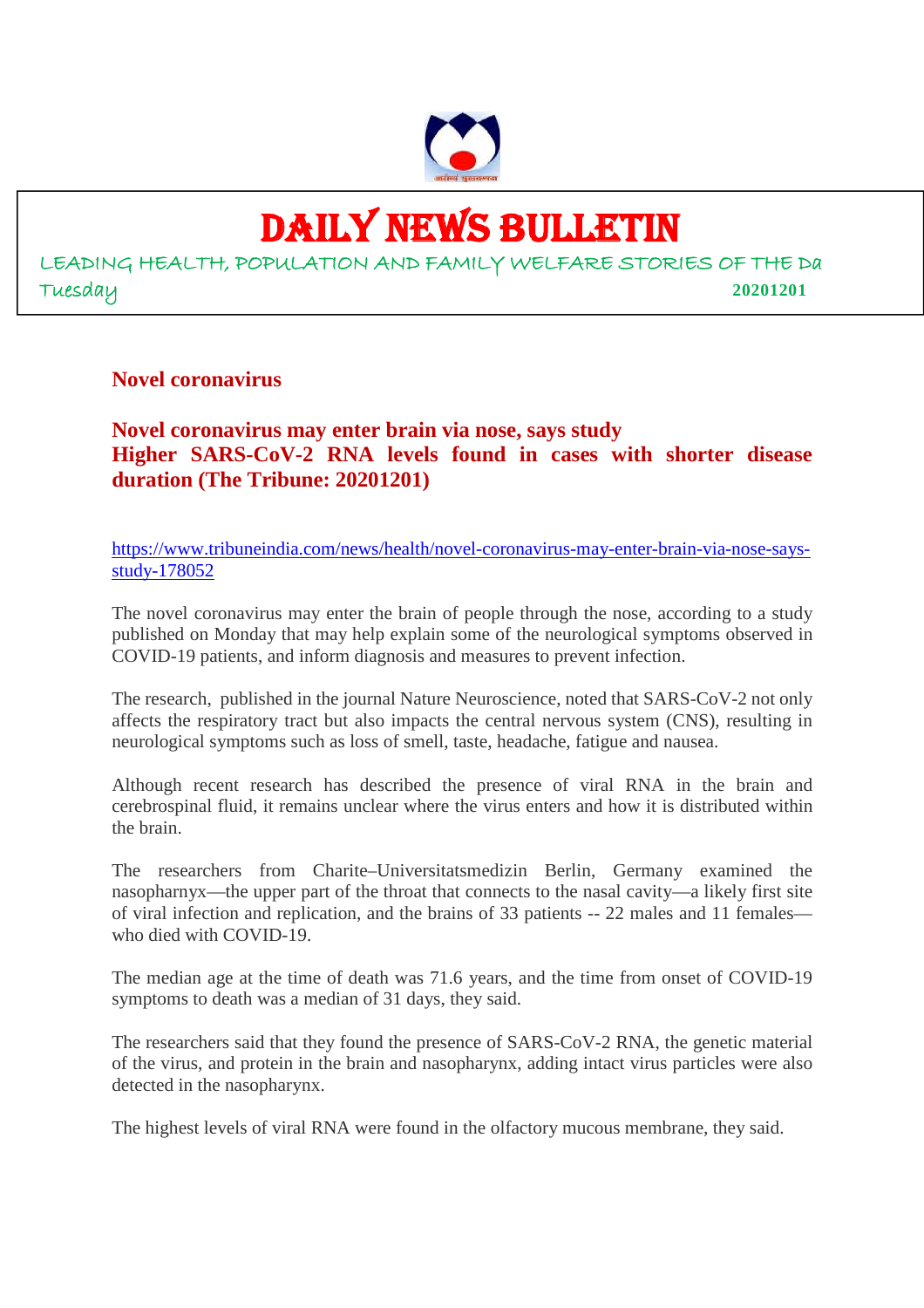According to the researchers, the disease duration was inversely correlated with the amount of detectable virus, indicating that higher SARS-CoV-2 RNA levels were found in cases with shorter disease duration.

The team also found SARS-CoV-2 spike protein in certain types of cells within the olfactory mucous layer, where it may exploit the proximity of endothelial and nervous tissue to gain entry to the brain.

In some patients, SARS-CoV-2 spike protein was found in cells expressing markers of neurons, suggesting that olfactory sensory neurons may be infected, as well as in the brain areas that receive smell and taste signals, the researchers said.

SARS-CoV-2 was also found in other areas of the nervous system, including the medulla oblongata—the primary respiratory and cardiovascular control centre of the brain, they said.

The researchers noted that further COVID-19 autopsy studies that include a broad range of sampling are needed to identify the precise mechanisms that mediate the virus's entry into the brain, and examine other potential ports of entry. PTI

# **Alzheimer's**

# **First blood test to help diagnose Alzheimer's goes on sale Independent experts are leery because the test has not been approved by the US Food and Drug Administration (The Tribune: 20201201)**

https://www.tribuneindia.com/news/health/first-blood-test-to-help-diagnose-alzheimers-goeson-sale-178051

A company has started selling the first blood test to help diagnose Alzheimer's disease, a leap for the field that could make it much easier for people to learn whether they have dementia.

It also raises concern about the accuracy and impact of such life-altering news.

Independent experts are leery because key test results have not been published and the test has not been approved by the US Food and Drug Administration — it's being sold under more general rules for commercial labs.

But they agree that a simple test that can be done in a doctor's office has long been needed.

It might have spared Tammy Maida a decade of futile trips to doctors who chalked up her symptoms to depression, anxiety or menopause before a USD 5,000 brain scan last year finally showed she had Alzheimer's.

"I now have an answer," said the 63-year-old former nurse from San Jose, California.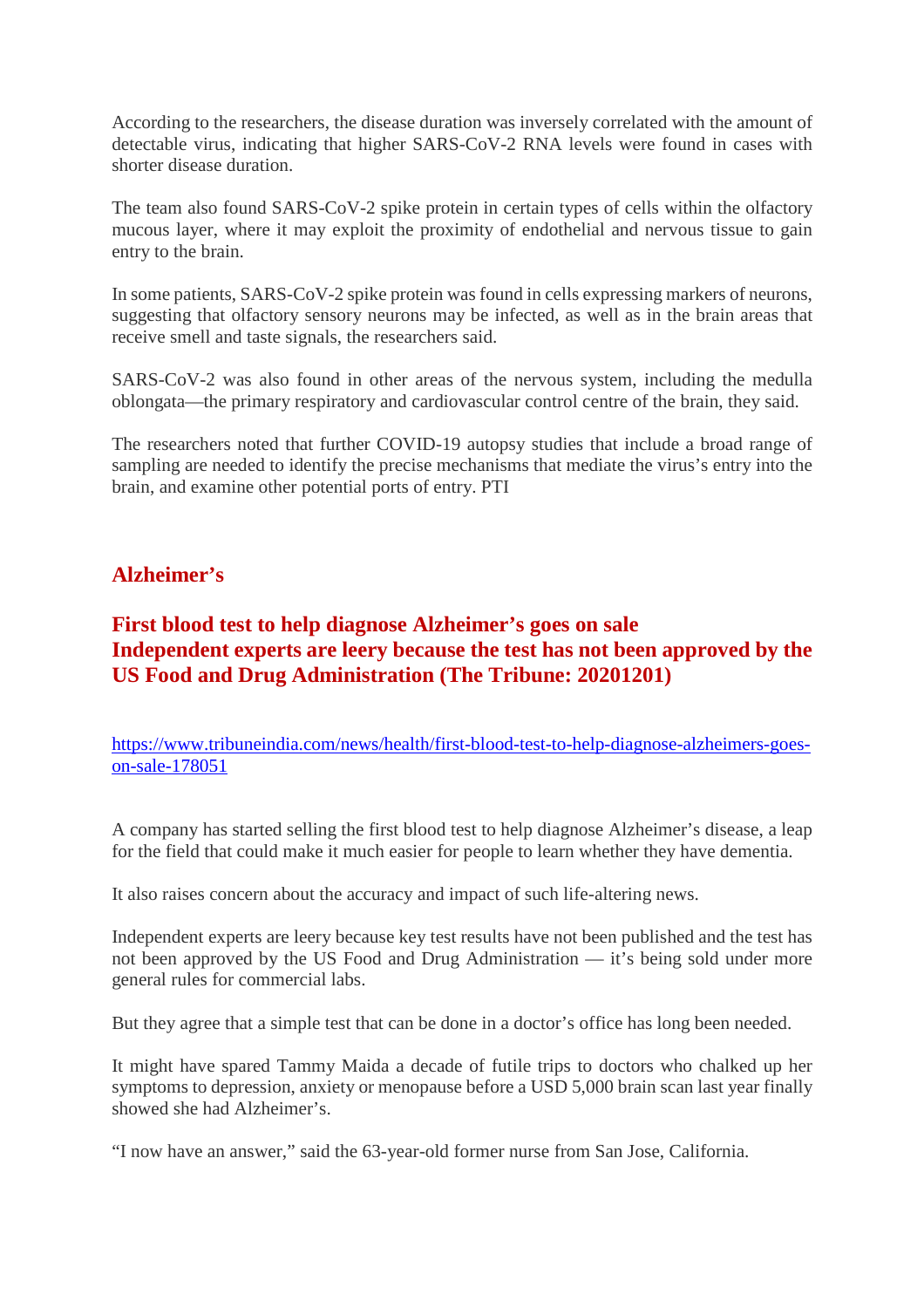If a blood test had been available, "I might have been afraid of the results" but would have "jumped on that" to find out, she said.

More than 5 million people in the United States and millions more around the world have Alzheimer's, the most common form of dementia. To be diagnosed with it, people must have symptoms such as memory loss plus evidence of a buildup of a protein called beta-amyloid in the brain.

The best way now to measure the protein is a costly PET brain scan that usually is not covered by insurance. That means most people don't get one and are left wondering if their problems are due to normal aging, Alzheimer's or something else.

The blood test from C2N Diagnostics of St. Louis aims to fill that gap. The company's founders include Drs. David Holtzman and Randall Bateman of Washington University School of Medicine, who headed research that led to the test and are included on a patent that the St. Louis university licensed to C2N.

#### ABOUT THE TEST

The test is not intended for general screening or for people without symptoms — it's aimed at people 60 and older who are having thinking problems and are being evaluated for Alzheimer's.

It's not covered by insurance or Medicare; the company charges USD 1,250 and offers discounts based on income. Only doctors can order the test and results come within 10 days. It's sold in all but a few states in the U.S. and just was cleared for sale in Europe.

It measures two types of amyloid particles plus various forms of a protein that reveal whether someone has a gene that raises risk for the disease. These factors are combined in a formula that includes age, and patients are given a score suggesting low, medium or high likelihood of having amyloid buildup in the brain.

If the test puts them in the low category, "it's a strong reason to look for other things" besides Alzheimer's, Bateman said.

"There are a thousand things that can cause someone to be cognitively impaired," from vitamin deficiencies to medications, Holtzman said.

"I don't think this is any different than the testing we do now" except it's from a blood test rather than a brain scan, he said. "And those are not 100 per cent accurate either." ACCURACY CLAIMS

The company has not published any data on the test's accuracy, although the doctors have published on the amyloid research leading to the test.

Company promotional materials cite results comparing the test to PET brain scans — the current gold standard — in 686 people, ages 60-91, with cognitive impairment or dementia.

If a PET scan showed amyloid buildup, the blood test also gave a high probability of that in 92 per cent of cases and missed 8 per cent of them, said the company's chief executive, Dr. Joel Braunstein.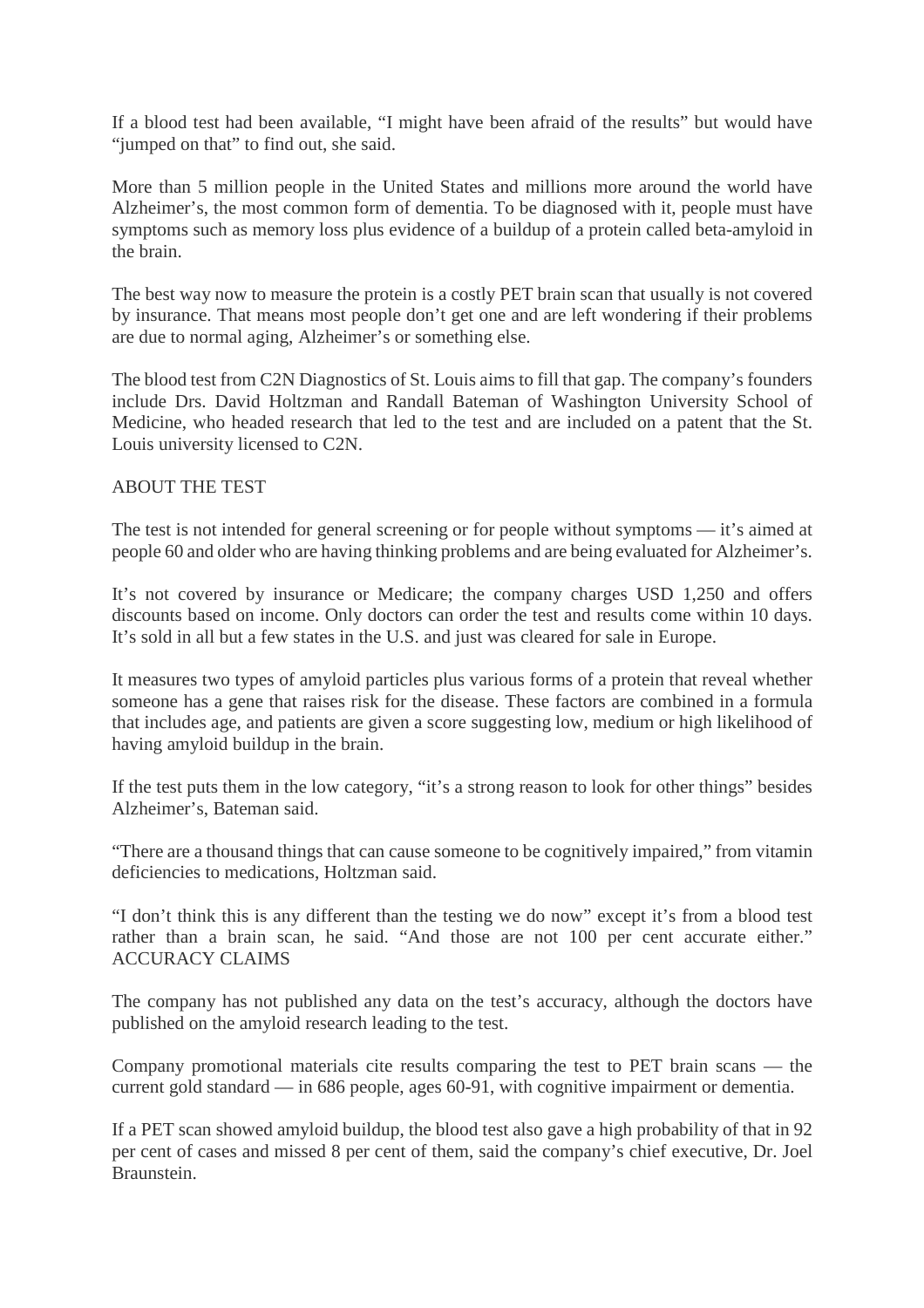If the PET scan was negative, the blood test ruled out amyloid buildup 77 per cent of the time. The other 23 per cent got a positive result, but that doesn't necessarily mean the blood test was incorrect, Braunstein said.

The published research suggests it may detect amyloid buildup before it's evident on scans.

Braunstein said the company will seek FDA approval and the agency has given it a designation that can speed review. He said study results would be published, and he defended the decision to start selling the test now.

"Should we be holding that technology back when it could have a big impact on patient care?" he asked.

#### WHAT OTHERS SAY

Dr. Eliezer Masliah, neuroscience chief at the U.S. National Institute on Aging, said the government funded some of the work leading to the test as well as other kinds of blood tests.

"I would be cautious about interpreting any of these things," he said of the company's claims.

"We're encouraged, we're interested, we're funding this work but we want to see results." Heather Snyder of the Alzheimer's Association said it won't endorse a test without FDA approval. The test also needs to be studied in larger and diverse populations.

#### **Covid-19: Moderna says vaccine 100**

# **Covid-19: Moderna says vaccine 100 pc effective in preventing severe cases Seeks US and EU emergency authorization (The Tribune: 20201201)**

https://www.tribuneindia.com/news/health/covid-19-moderna-says-vaccine-100-pc-effectivein-preventing-severe-cases-178027

Covid-19: Moderna says vaccine 100 pc effective in preventing severe cases Photo for representational purpose only.

Moderna Inc will apply for US and European emergency authorisation for its COVID-19 vaccine on Monday after full results from a late-stage study showed it was 94.1% effective with no serious safety concerns, the company said.

Moderna also reported that its vaccine's efficacy rate was consistent across age, race, ethnicity and gender demographics as well as having a 100% success rate in preventing severe cases of a disease that has killed nearly 1.5 million people.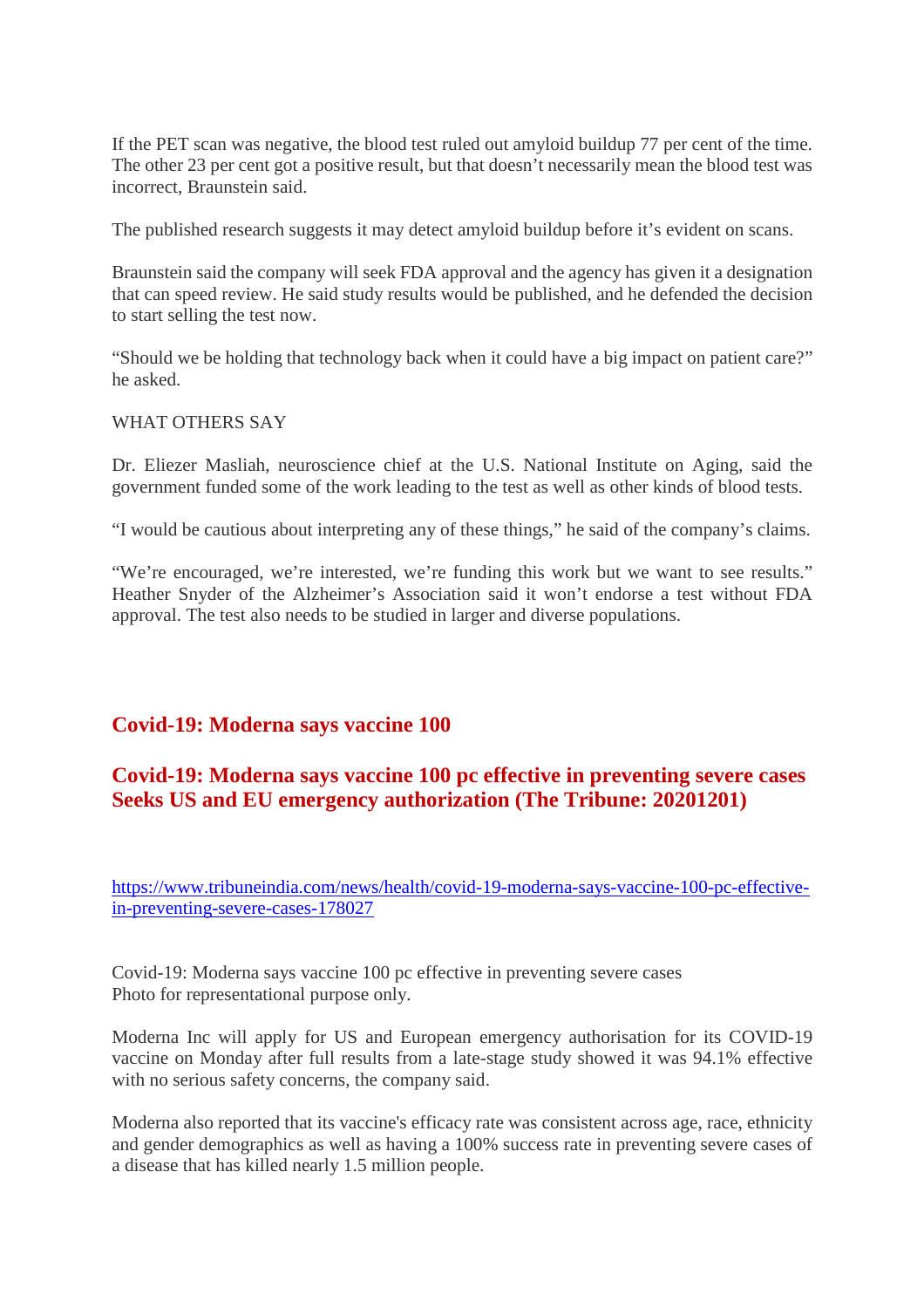The filing sets Moderna's product up to be the second vaccine likely to receive US emergency use authorization this year following a shot developed by Pfizer and BioNTech which had a 95% efficacy rate.

"We believe that we have a vaccine that is very highly efficacious. We now have the data to prove it," Moderna Chief Medical Officer Tal Zaks said. "We expect to be playing a major part in turning around this pandemic."

Of the 196 people who contracted COVID-19 out of over 30,000 volunteers, 185 had received a placebo and 11 got the vaccine.

Moderna reported 30 severe cases, all in the placebo group, which means the vaccine was 100% effective against severe cases.

Moderna shares opened 13% higher at a record \$144 following the results and then went on to hit a peak of \$150.14, or a gain of 668% so far this year.

"As the numbers of cases reported grows, confidence grows that this amazing protection will be maintained in a product that can be rolled out to protect the public," said Alexander Edwards, associate professor in biomedical technology at Britain's University of Reading.

In addition to filing its US application, Moderna said it would seek conditional approval from the European Medicines Agency, which is already reviewing its data, and would continue to talk with other regulators doing similar rolling reviews.

"Although we await the full details of these results in published form, we can now assume that this vaccine will be approved for use in December," said Gillies O'Bryan-Tear, chair of policy and communications at Britain's Faculty of Pharmaceutical Medicine.

He expected Britain's Medicines and Healthcare products Regulatory Agency to approve the vaccine within two weeks.

Pfizer has already applied for emergency use authorization in the United States and Europe, putting it about a week ahead of Moderna.

#### 'JUST OVERWHELMING'

Moderna said it was on track to have about 20 million doses of its vaccine ready to ship in the United States by the end of 2020, enough to inoculate 10 million people.

Switzerland's Lonza, which has a contract with Moderna to supply ingredients for the vaccine, rose 4.4%.

The vaccines developed by both Moderna and Pfizer/BioNTech use a new technology called synthetic messenger RNA (mRNA) whereas others, such as Britain's AstraZeneca, are using more traditional methods.

AstraZeneca has announced an average efficacy rate of 70% for its shot and as much as 90% for a subgroup of trial participants who got a half dose, followed by a full dose. But some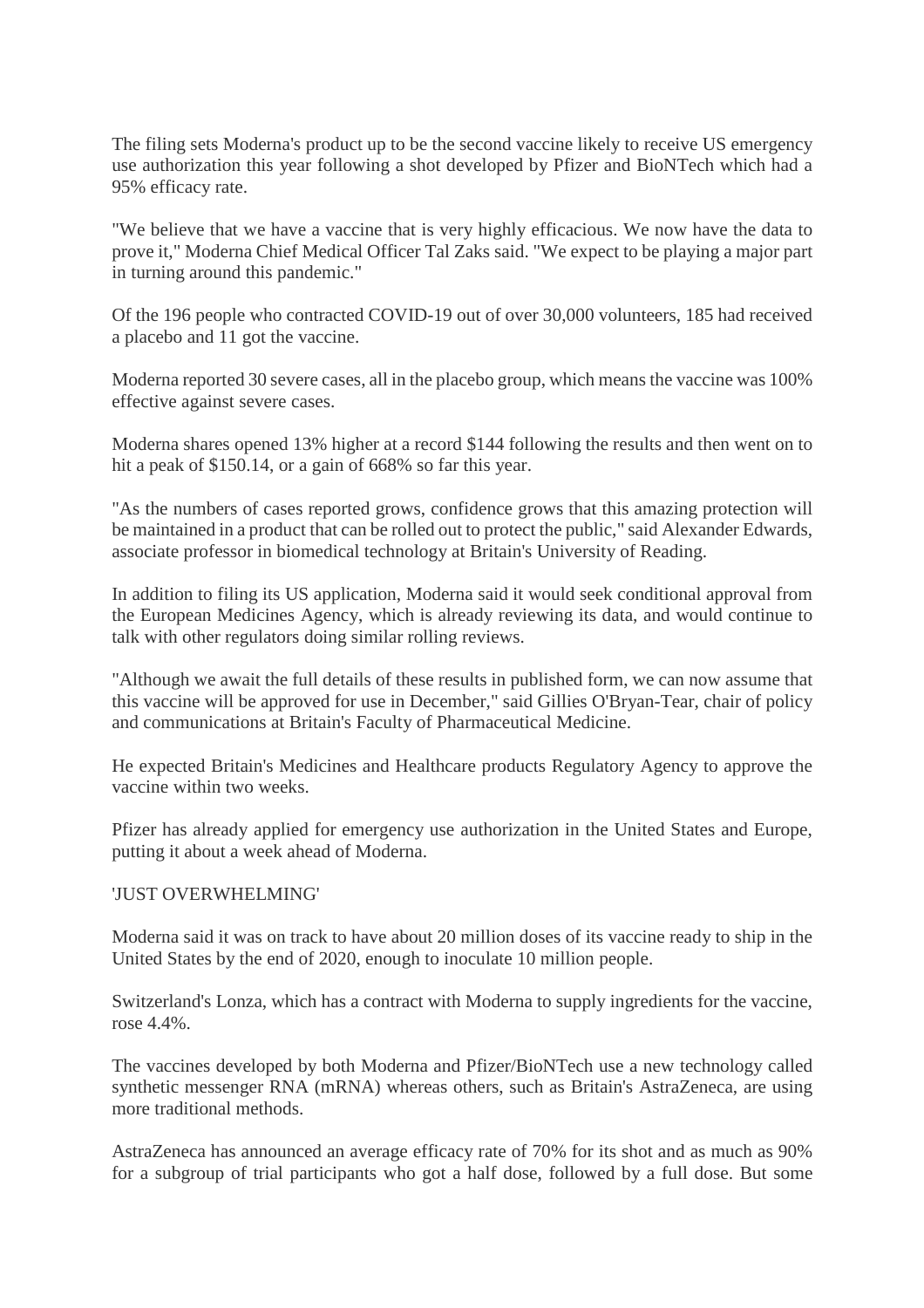scientists have expressed doubts about the robustness of the 90% efficacy figure for the smaller group.

Moderna's latest efficacy result is slightly lower than an interim analysis released on Nov. 16 of 94.5% effectiveness, a difference that Zaks said was not statistically significant.

"At this level of effectiveness, when you just do the math of what it means for the pandemic that's raging around us, it's just overwhelming," said Zaks, who said he cried when he saw the final results over the weekend.

Both the Moderna and Pfizer vaccines proved more effective than anticipated and were far superior to the 50% benchmark set by the US Food and Drug Administration (FDA).

The past few weeks of positive vaccine results have ignited hopes for an end to a pandemic that has battered economies and come as new infections and COVID-19 hospitalizations are at record levels across the United States.

Independent advisers to the FDA are scheduled to meet on Dec. 10 to review Pfizer's data and make a recommendation to the US regulator. They will review Moderna's data a week later.

Soon after getting the green light, Moderna expects its vaccine to be shipped to distribution points across the United States by the government's Operation Warp Speed program and drug distributor McKesson Corp.

The distribution is expected to be easier than Pfizer's because while it needs to be stored in a freezer, it does not require the ultra-cold temperature needed by Pfizer's vaccine.

#### CONSISTENT ACROSS AGE AND ETHNICITY

Moderna said the 196 COVID-19 cases in its trial included 33 adults over 65 years old and 42 volunteers from racially diverse groups, including 29 Latinos, 6 Blacks, 4 Asian Americans and 3 multiracial participants. There was one death related to COVID-19 in the placebo group during the trial.

"This is as black and white as an effect on a population will be. Your chances of actually being sick if you've been vaccinated are decreased 20-fold," said Moderna's Zaks.

Azra Ghani, chair in infectious disease epidemiology at Imperial College London, said Monday's details confirmed the vaccine was highly effective, including against severe cases.

"Whilst this does not exclude some risk of severe disease after vaccination given the relatively small number of severe cases, these results suggest very high efficacy," she said.

Moderna reported no new side effects since its interim analysis, which showed the most common side effects were fatigue, injection site redness and pain, headache and body aches, which rose after the second dose and were short-lived.

Zaks said the vaccine caused significant flu-like symptoms in some participants which, "goes hand-in-hand with having such a potent vaccine." But it has not caused any significant safety concerns so far, he said.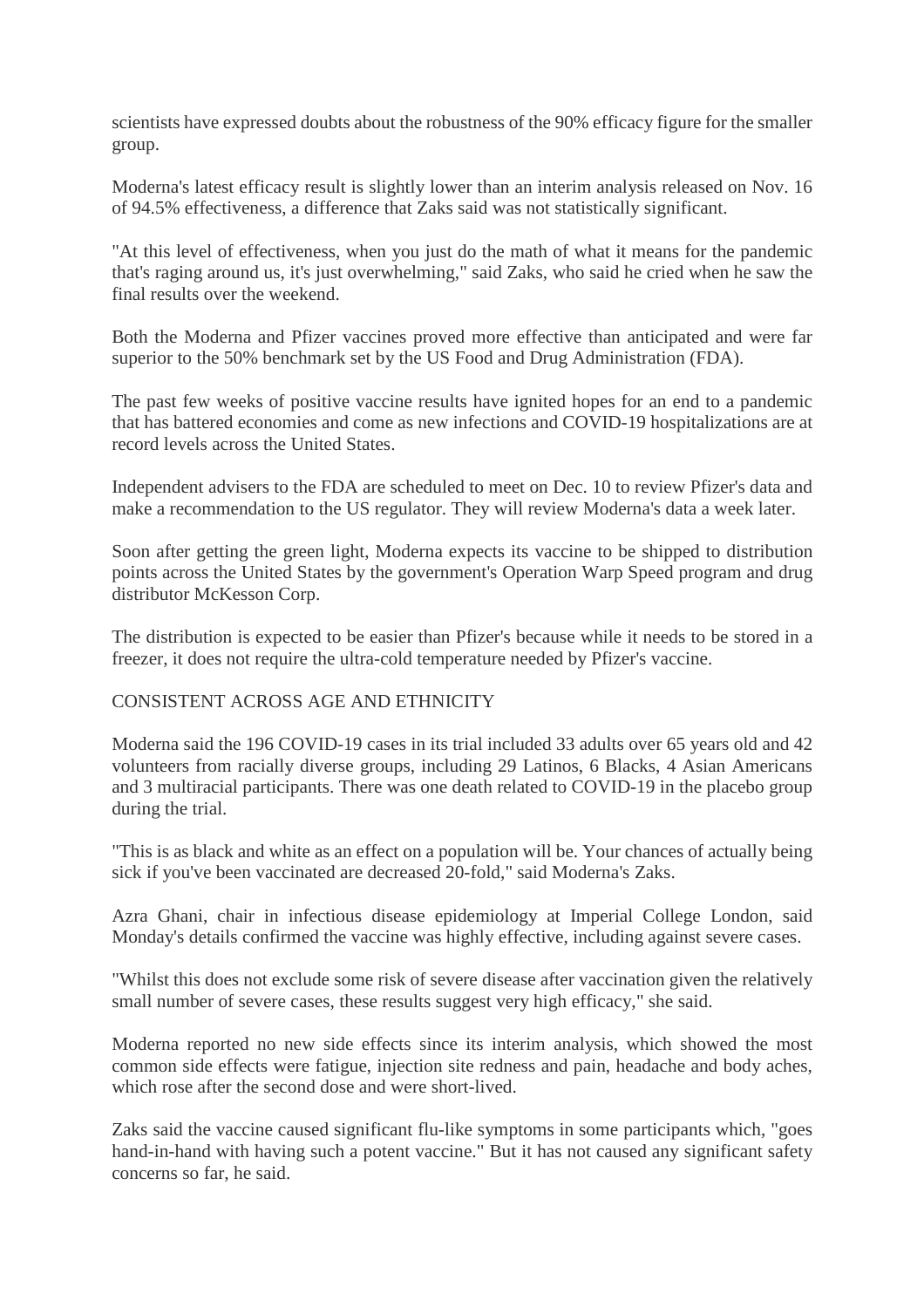Moderna plans to start a new trial to test the vaccine in adolescents before the end of the year, followed by another in even younger volunteers early in 2021. It hopes to have the vaccine available for adolescents by September, Zaks said.

Other vaccine makers have said they are studying their vaccines in young people as well. Reuters

#### **Pregnancy**

**Singapore studies COVID-19 pregnancy puzzle after baby born with antibodies Singapore studies COVID-19 pregnancy puzzle after baby born with antibodies Photo for representation only. (The Tribune: 20201201)**

https://www.tribuneindia.com/news/health/singapore-studies-covid-19-pregnancy-puzzleafter-baby-born-with-antibodies-177991

Doctors are studying the impact of COVID-19 on pregnant women and their unborn babies in Singapore, where an infant delivered by an infected mother earlier this month had antibodies against the virus but did not carry the disease.

The ongoing study among the city-state's public hospitals adds to international efforts to better understand whether the infection or antibodies can be transferred during pregnancy, and if the latter offers an effective shield against the virus.

The World Health Organisation says while some pregnant women have an increased risk of developing severe COVID-19, it is not yet known whether an infected pregnant woman can pass the virus to her foetus or baby during pregnancy or delivery.

A Singaporean woman, infected with the coronavirus in March when she was pregnant, told local newspaper the Straits Times that doctors said her infant son had antibodies against the virus but was born without the infection.

"It is still unknown whether the presence of these antibodies in a newborn baby confers a degree of protection against COVID-19 infection, much less the duration of protection," said Tan Hak Koon, chairman of the Obstetrics and Gynaecology division at KK Women's and Children's Hospital.

KK is one of the hospitals involved in the study of infected pregnant women in Singapore, details of which surfaced after the case of the baby born with antibodies was made public.

The National University Hospital, another hospital involved, said the study looks at the effects of COVID-19 on pregnant women, their foetus and outcomes after delivery.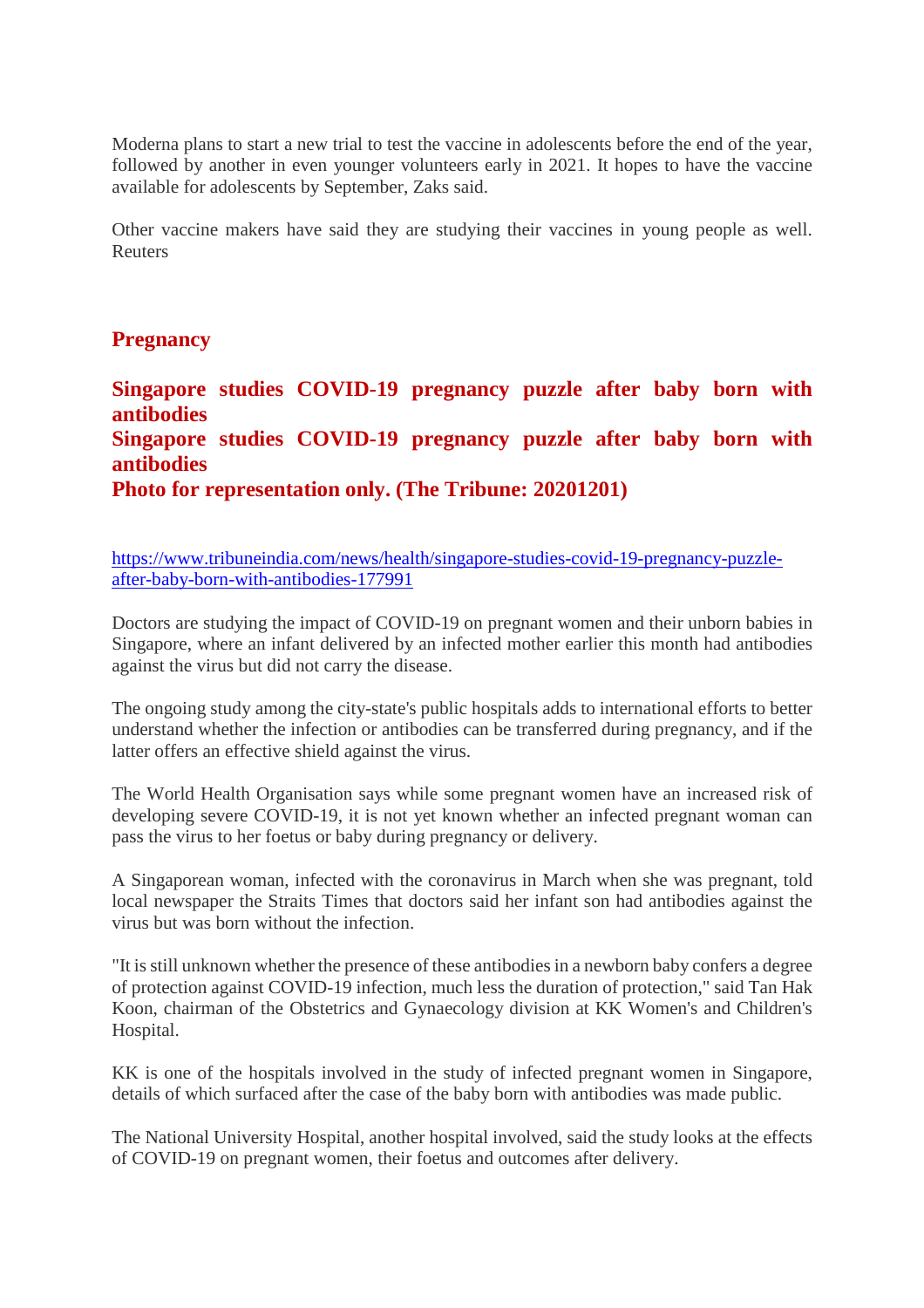Doctors in China reported the detection and decline over time of COVID-19 antibodies in babies born to women with the coronavirus disease, according to an article published in October in the journal Emerging Infectious Diseases.

While there is evidence that transmission during pregnancy is rare, a small study in Italy suggested that it is possible, according to research published in the Nature journal in October.

Other studies have shown COVID-19 antibodies can be passed to a child via breastfeeding, while KK's Tan said there was evidence they could pass during pregnancy through the placenta to the baby.

Paul Tambyah, one of city-state's leading disease experts, said it was encouraging that antibodies were present in the Singapore baby months after the mother's infection, adding to broader evidence that they offer some protection from the virus.

"Worldwide there have been millions of people infected, including probably thousands of pregnant women, with very few reports of infections in very young babies. This suggests that there might be some protection from maternal antibodies and breast feeding," said Tambyah, President of the Asia Pacific Society of Clinical Microbiology and Infection.

# **Polio, BCG infra to power vaccine plan**

**Polio, BCG infra to power vaccine plan (Hindustan Times: 20201201)**

**https://epaper.hindustantimes.com/Home/ArticleView**



India plans to use the expansive network of its 42-year-old universal immunisation programme to manage the logistics of administering Covid vaccines next year.

Officials involved in the planning process said on condition of anonymity that the existing infrastructure and human resources will be sufficient to vaccinate the first 30 million Indians, primarily health care workers and first responders, when the country starts vaccinating people early next year.

"Out of the 2.39 lakh-strong force of vaccinators of the existing immunisation programme, at least 1.5 lakh workers will be used for administering Covid vaccines to the first two priority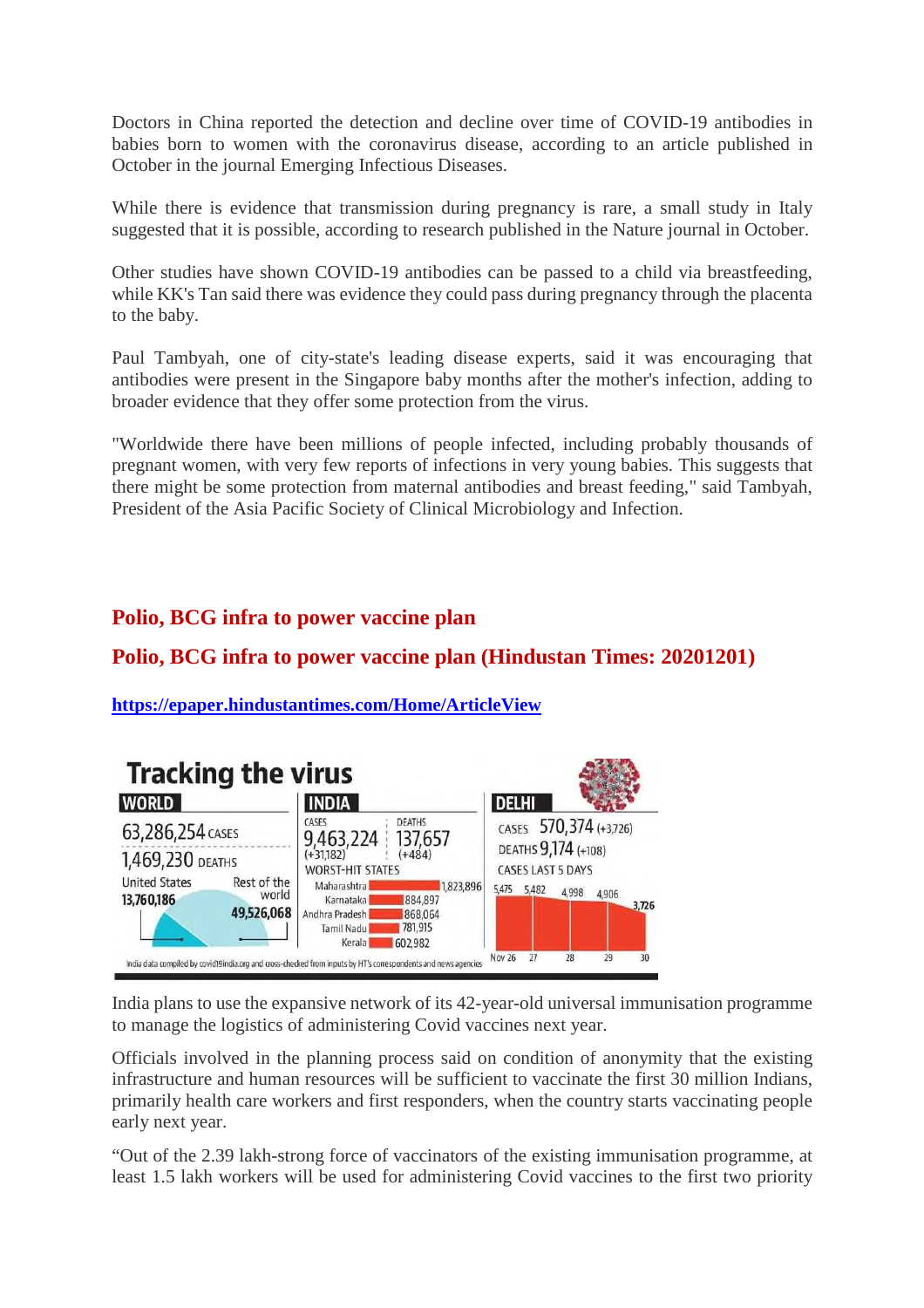groups tentatively from January to March 2021," said one of the officials, a top government official.

"The existing 29,000 cold storage facilities should be enough to store and distribute 60 million doses required for the priority groups during this period," he added.

The universal immunisation programme comes under the health ministry, and covers 25 million children every year, vaccinating them against a range of diseases including measles, polio, and tuberculosis.

"For us, Covid vaccines will be an extension of our routine duty. Our universal immunisation programme started in 1978 and every year we vaccinate 25 million children in India for pulse polio, BCG, Hepatitis B, MMR, and other diseases," said a second officer overseeing the infrastructure and logistical preparation related to the Covid vaccines.

The Union health ministry has also written to all states and Union territories to identify people who can be utilised for the mass Covid-19 vaccination drive. "As you are aware, government of India has initiated preparations for introduction of Covid-19 vaccine, upon its availability. As part of the preparations, one of the activities is creation of database of health care workers (HCWs) who will be prioritised for Covid-19 vaccine… It is reiterated that the potential vaccinators amongst the HCWs need to be identified for support during the Covid-19 vaccination drive," said the letter senton November 23by Vandana Gurnani, additional secretary, ministry of health.

The first vaccine available in India will likely be the one developed by AstraZeneca and the University of Oxford, and manufactured by Pune-based Serum Institute of India (SII). While late-stage trials are on in India, interim data from Phase 3 trials elsewhere has already shown that the vaccine is effective (62% on one dosage regimen, and 90% on another). SII's Adar Poonawala said on Sunday his company would apply for emergency regulatory approval for the vaccine.

While three other vaccines (developed by Moderna, Pfizer/BioNTech, and Russia's Gamelaya Institute) have also shown efficacy in Phase 3 trials, India doesn't have agreements yet with any of these companies. Two Indian vaccines are in Phase 3 of clinical trials.

To be sure, as the vaccination coverage expands — the first to be covered after the priority groups will be the elderly  $-$  the government will have to substantially enhance capacities beyond its universal immunisation programme. There are around 260 million Indians who are over the age of 50 – a demographic segment considered especially vulnerable to the disease.

The expert group on vaccine development and procurement headed by Niti Aayog member Dr VK Paul and co-chaired by Union health secretary Rajesh Bhushan has identified four priority groups.The first comprises doctors, nurses and other medical staff; the second includes frontline workers such as the police, municipality staff, and others directly involved in the country's war against Covid. The third group comprises people above 50 while the fourth group is of people under 50 years of age but with co-morbidities.

The second official cited above confirmed that while the vaccine programme will be tightly controlled by the Union government, the premises of private hospitals will also be used for administering vaccine. "Private hospital officials or their people will not be allowed to give vaccines but their premises will surely be used as it is done now." The government does not want to use the entire workforce of its immunisation programme because it does not want any disruption in the ongoing vaccine programmes.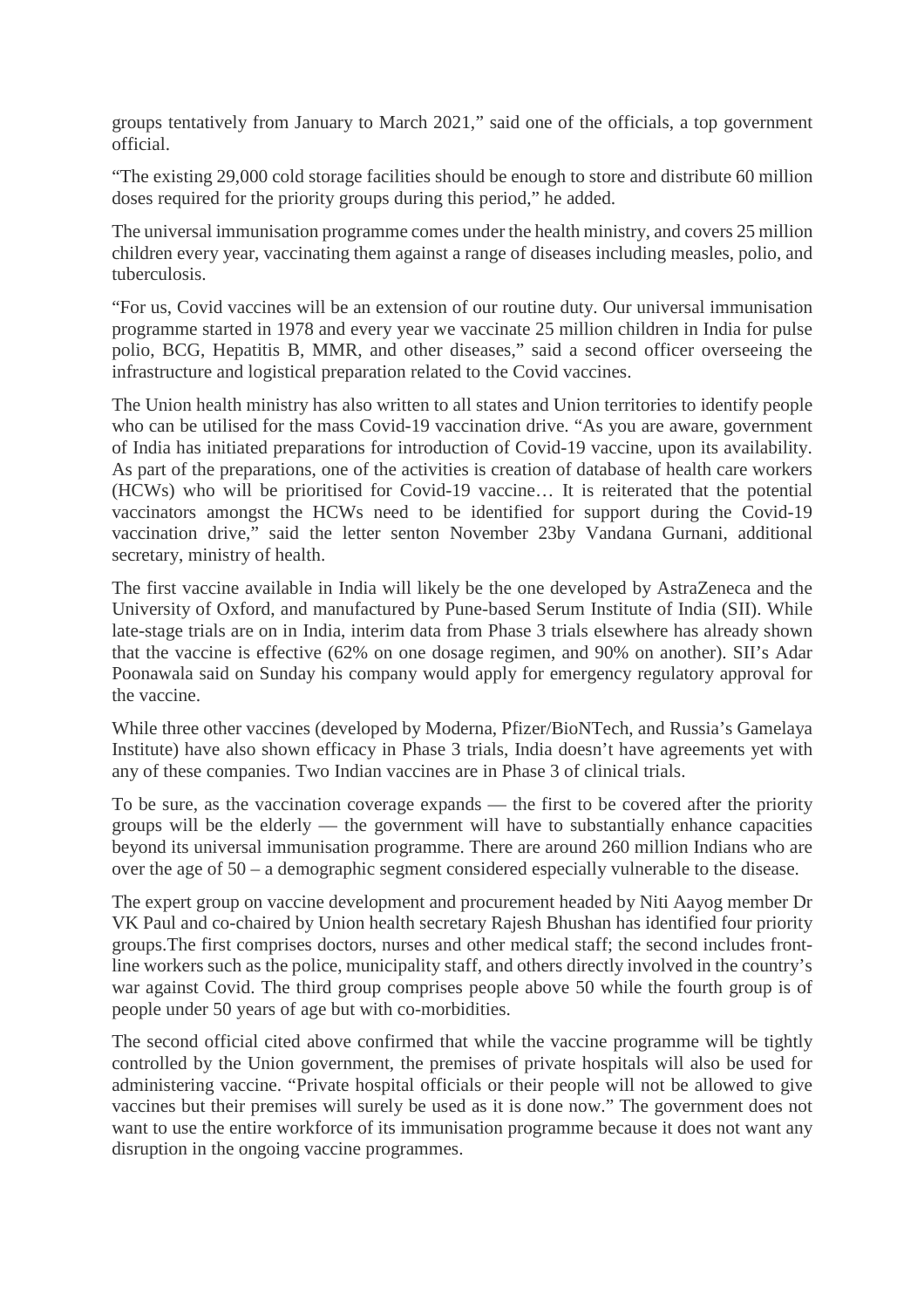The big challenge, officials acknowledged, would come when India needs to give Covid vaccines to the next priority group – the 260 million above the age of 50. "Around March or April, we will need more vaccinators to cater to the third priority group. But we will wait and see what needs to be done for that period," said the first official, hoping that there may be a sharp fall in infections by then.

The recent concession to corporates allowing them to use CSR funds for supporting vaccine programme may come in handy at this stage. The government hopes that many companies will fund additional capacity in storage chains and freighters. The Union health ministry has already sent the specifications of cold storage and deep freezes required to the ministry of corporate affairs and a few other ministries so that companies interested in spending CSR funds appropriately can do so. Indian rules require companies to spend their corporate social responsibility (CSR) funds on research and development (R&D) for finding vaccines, medicines and medical equipment to combat Covid-19 pandemic. The Companies Act requires firms with a net worth of ₹500 crore or more, or turnover of ₹1,000 crore or more, or net profit of ₹5 crore or more in the immediately preceding financial year, to mandatorily spend 2% of average net profit of the preceding three years on CSR.

# **Covid-19: What you need to know today (Hindustan Times: 20201201)**

https://epaper.hindustantimes.com/Home/ArticleView

In the first 29 days of November, India recorded 1,248,778 (approximately 1.25 million) Covid-19 cases and 15,020 deaths. Both numbers are low enough to be comparable to those in July – when the country saw 1,109,138 (approximately 1.1 million) cases and 19,140 deaths. In fact, even the June deaths (12,081) are comparable to the November number, and they came on the back of far fewer cases (only 394,867). With the caveat that deaths in a particular month do not always correspond to cases that month – the norm, globally, has been to assume a twoweek lag, but even this is an approximation because sometimes people succumb to the disease in days, and sometimes hang on for months – this is a good indication of how progressive case fatality rates have declined in India, much like they have in other parts of the world. India's stated objective, articulated by the health ministry, is to reduce this number (a proportion of those who die from Covid to those infected) to below 1%. Since June, when it was 3.06%, the monthly case fatality rate has declined – to 1.73% in July, 1.45% in August, 1.26% in September, 1.25% in October (September and October were the months when India saw the peak of the first wave of the coronavirus disease), and 1.2% in November.

With the trajectory of the pandemic remaining flat (for now), it is likely that December – at least the first half of the month – will see a further fall in the case fatality rate. The number of active cases, as on November 29, was under 450,000. The corresponding figure, at the end of October (on October 31) was around 570,000, and it was around 940,000 on September 30. In two months, India has halved the number of active cases, something that has also been reflected in the easing of some of the strain on hospitals – other than in Delhi, where a sudden surge in cases during the third wave (which the Capital seems to have put behind it) saw a shortage of critical care or intensive care unit (ICU) beds. As I've previously written, if India manages to go through this week without showing an appreciable increase in cases on account of the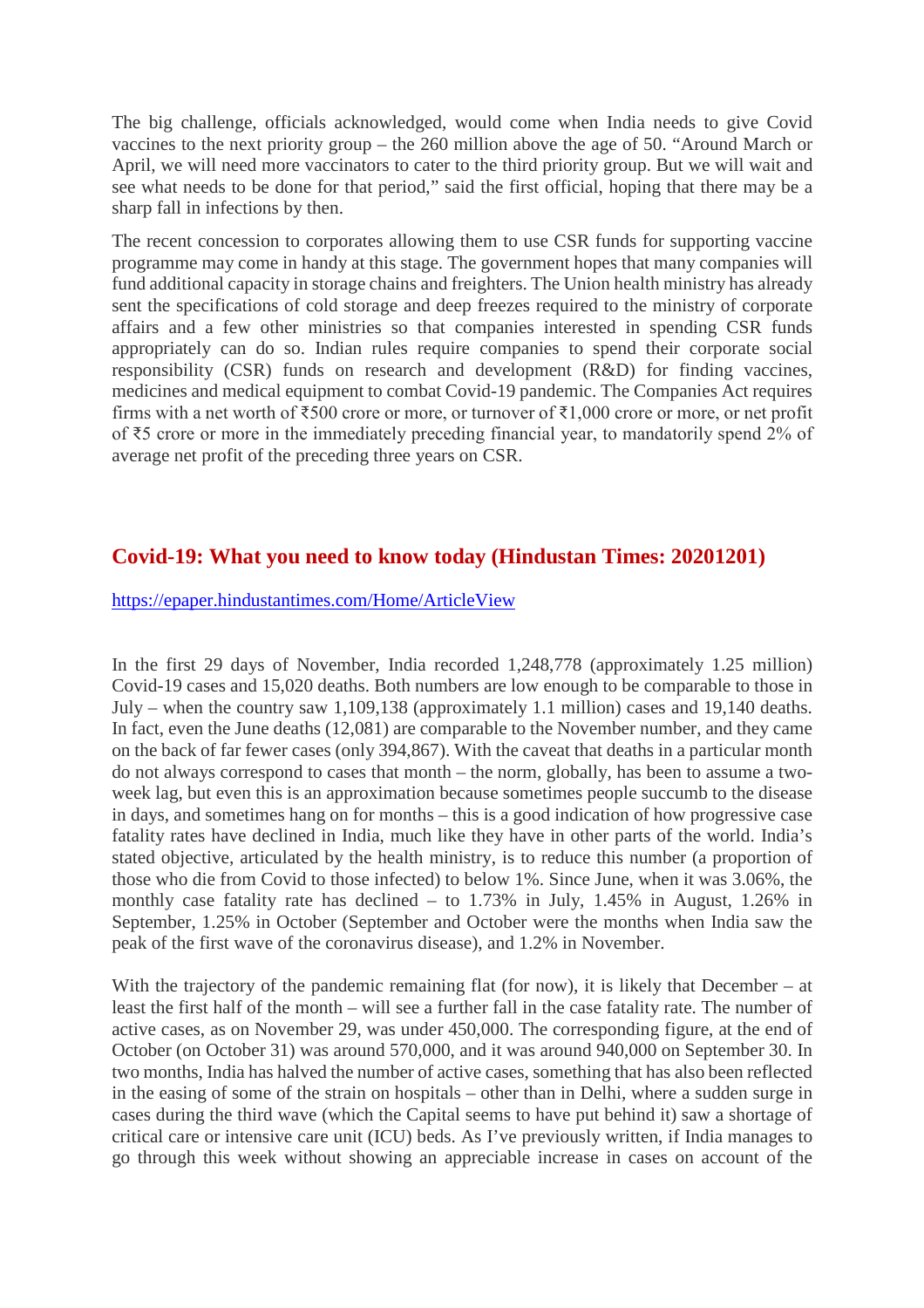festivities and celebrations two weeks ago, it can expect the coronavirus disease trajectory to settle into a long plateau as the second wave begins.

That means the central government as well as state governments can start considering the resumption of more activities and easing some of the restrictions that remain. It is important that governments prioritise what is important. India has prioritised agricultural and industrial activities, political activities (replete with large-scale public meetings and rallies), and recreational activities. It is time it looked seriously at education in terms of ensuring that admissions to colleges for the 2020 academic year are complete (they still aren't in some states); resuming school education; and planning for admissions to colleges in the 2021 academic year. The 2020 academic year has already been disrupted significantly, and if the Centre and states do not act soon, 2021 could see some disruption too.

Many states have started discussing a large-scale reopening of schools (currently, some states have reopened schools for high-school students). Some want to do this in January, others as early as December. This is understandable, but there is need for an overarching plan, and protocols on how schools and colleges (and the cities and districts where they are located) will deal with the localised outbreaks that will likely follow a reopening. Unfortunately, India does not seem to have a plan yet, and this is an area on which it comes off very poorly in a global comparison. In many other countries, schools were the last to shut during lockdowns, and the first to reopen – and even many of these countries have been criticised for prioritising industrial, economic, and recreational activities over education.

# **Testing (The Asian Age: 20201201)**

http://onlineepaper.asianage.com/articledetailpage.aspx?id=15255280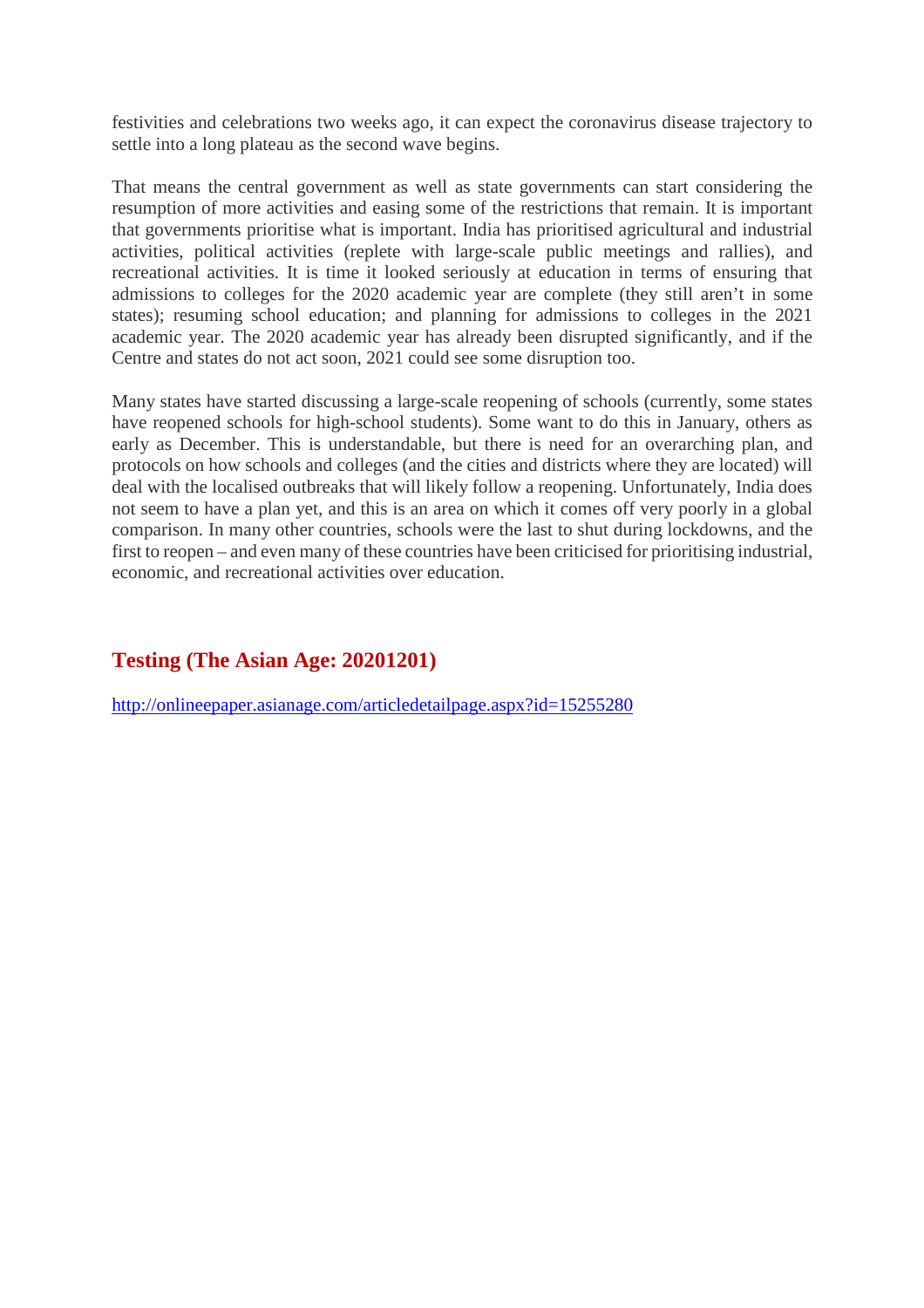

Police stand guard as Bharatiya Kisan Union members protest at Ghazipur border during their 'Delhi Chalo' march against the new farm laws in New Delhi on Monday.  $-PTI$ 

# **Delhi govt caps Covid** RT-PCR test at ₹800

#### **AGE CORRESPONDENT** NEW DELHI, NOV. 30

.The Arvind Kejriwal government on Monday<br>ordered all private labora-Monday tories to reduce the price of RT-PCR tests in the national capital to ₹800 from ₹2,400.

According to an order issued by the health department, private laboratories have been asked to charge ₹800 for testing "samples collected by government teams and collected from collection sites by private sector labs as requisitioned by districts and hospitals'

However, the testing of<br>samples collected through home visit will cost<br>₹1,200. All labs and hospitals have also been asked<br>to display the revised rates at a prominent place<br>within 24 hours.

The private laboratories have also been asked to process samples, share<br>the reports with the client (government or individual) and update all reports on the Indian Council of Medical Research (ICMR) portal within 24 hours of collection of samples.

Minister Health

# Delhi records 108 Covid deaths, 3,726 new cases

**AGE CORRESPONDENT** NEW DELHI, NOV. 30

Delhi recorded 3,726 fresh Covid cases on Monday, the lowest in 15 days, while the daily death toll crossed the 100-mark again and stood at 108.

While a total of 50,670<br>tests for the detection of coronavirus cases were<br>conducted the previous day, the number of RT-<br>PCR tests surpassed that of rapid antigen ones, according to a bulletin by the Delhi health department on Monday.

As many as 26645 RT-<br>PCR tests and 24025 rapid antigen tests were con-<br>ducted on Sunday. A record 69,051 tests, includ-<br>ing 33,147 RT-PCR ones, the highest till date, were

all tests within a day.

Earlier in the day, the chief minister said that he had issued directives to reduce the price of the RT-PCR test in the national capital, saying it will conducted on Friday.

However, the number of deaths crossed the 100mark again and stood at 108. Delhi had reported 68 deaths on Sunday, the lowest since November 6<br>when the city recorded 64 fatalities.

As many as 131 Coviddeaths related were recorded on November 18, the highest till date.

The positivity rate was<br>7.35 per cent on Monday. It 7.35 per cent on monage.<br>was 7.64 per cent on<br>Sunday, 7.24 per cent on<br>Saturday, the lowest since<br>October 23; 8.51 per cent of personal person per cent on<br>Thursday and 8.49 per cent on Wednesday.

The city had recorded its highest single-day spike of<br>8,593 cases on November 11.

rates of RT PCR tests be reduced in Delhi. Whereas tests are being conducted free of cost in govt establishments, however this will help those who get their tests done in

tweet said orders for this will be issued immediately. Private laboratories<br>said they fully support the

step.<br>"In this hour of crisis, every step to facilitate the citizens in the fight<br>against Covid is a welexame step. We fully support this step and are<br>port this step and are<br>working closely with all<br>stakeholders including the government to provide the best possible<br>diagnostics care," Dr Lal PathLabs said.

Meanhwile, environment minister Gopal Rai, who had tested positive<br>for Covid last week, has been discharged from hos-<br>pital, an official said on Monday

The official said that Rai will be under home isolation for the next few days following doctors' advice.

"On Sunday evening, the minister was discharged<br>from hospital after his medical condition improved," he said.

On November 26, the<br>nvironment minister environment had tested positive for<br>coronavirus and had been admitted to Max Hospital, Saket. Mr Rai is the third minister in the Arvind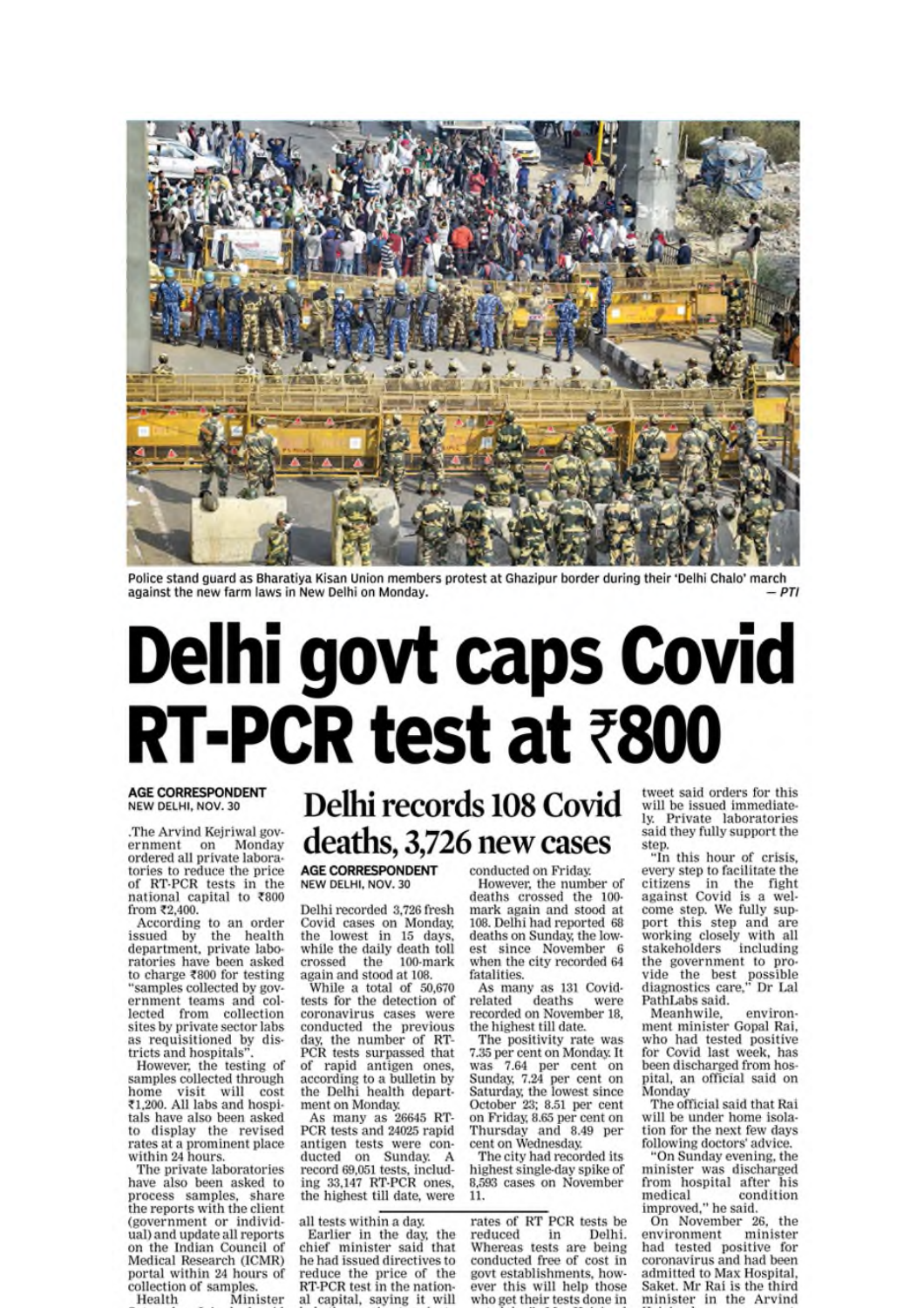# **Guidelines to check spread of COVID-19**

# **Winter worries: On Home Ministry guidelines to check spread of COVID-19 (The Hindu: 20201201)**

https://www.thehindu.com/opinion/editorial/winter-worries-on-home-ministry-guidelines-tocheck-spread-of-covid-19/article33216044.ece

Targeted containment of COVID-19 can work, but there is no room for complacency New Home Ministry guidelines to check further spread of COVID-19 during the winter months starting with December reflect the government's concern that the gradually reviving economic activity should remain unaffected by ongoing containment measures. The Centre has mandated that States declare containment zones online, identifying them with micro targeting to minimise the impact. It has also prohibited any lockdowns at State and city levels without prior consultation with the Ministry. Such advice might appear redundant, coming as it does after a long unlock phase that permitted the relaxation of restrictions on almost all public activities, barring regular flights and trains, and the onus having shifted to the citizen to avoid getting infected. Several States with a perceived decline in new infections have opened up even more; in Tamil Nadu, for instance, final year in-person college classes and medical courses except for fresh entrants are set to reopen on December 7. This is a time to reiterate proven safety norms, considering that India has about 4.48 lakh active cases out of a total of 94.31 lakh cases recorded thus far, and where almost three-fourths of new infections are concentrated in eight States and Union Territories including Delhi. Encouraging results from vaccine trials and the likelihood of early emergency use authorisation have weakened voluntary caution, and citizens are yielding to pandemic fatigue. Health authorities must reinforce the message that low-cost interventions such as masks, good ventilation and distancing norms cannot be abandoned.

Evidence from the lockdown in India shows that the reproductive number for COVID-19, representing the number of fresh infections caused by an individual, was indeed reduced by the severe curbs, although the outcome varied by location. At the end of April, as the lockdown rigour eased, India had over 30,000 cases and 1,153 deaths in all. But seven months later, there were 39,806 infections and 433 deaths in a single day, November 29, underscoring the continuing challenge. The prime task before health administrators is to convince the average citizen that there is much to be gained through inexpensive lifestyle modification. A study of 131 countries published in The Lancet estimated the benefits of restricting group gatherings to 10 people, and how reducing physical attendance at workplaces could bring down the reproductive number by 38% in one month. Universal masking, with 95% compliance, is projected to reduce deaths dramatically, in another University of Washington study. Evidently, the entire economy stands to benefit from such painless interventions, while sparing doctors and frontline health workers of deadly risk. The Central government has rightly prioritised targeted containment, but it should standardise testing protocols across States, and not dilute the message of safe behaviour by labouring over the point of recoveries and low per-million fatalities.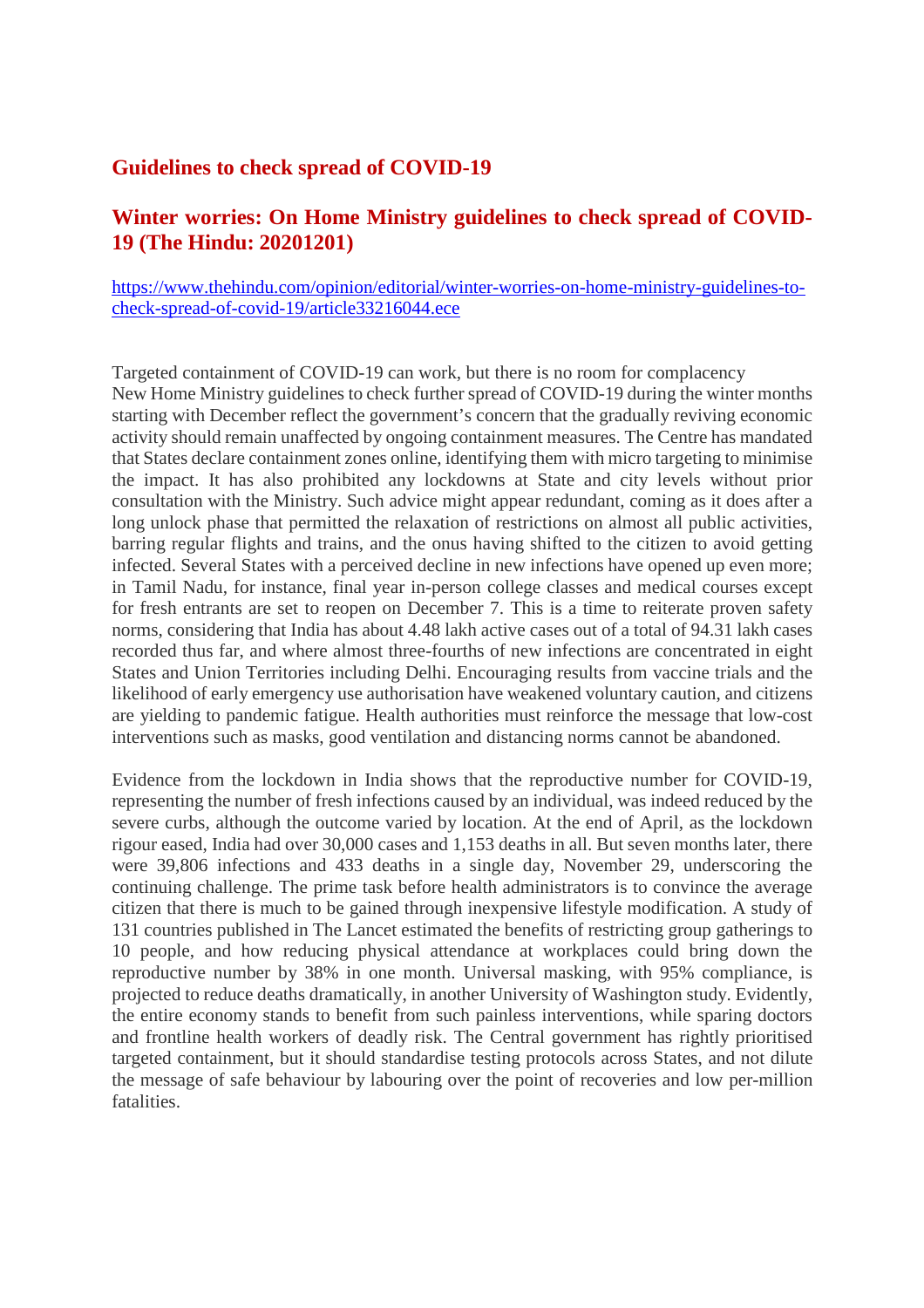# **Heart disease**

# **Heart disease risk in women increases leading up to menopause; early intervention is key (New Kerala: 20201201)**

#### https://www.newkerala.com/news/2020/208018.htm

The years leading up to menopause, is a time of increasing heart disease risk for women. Monitoring women's health and lifestyle, while integrating early intervention strategies for good cardiovascular health, are important, especially during midlife and during menopause to help prevent heart disease, according to a new Scientific Statement from the American Heart Association.

The study titled "Menopause Transition and Cardiovascular Disease Risk Implications for Timing for Early Prevention," published today in its flagship journal, Circulation.

"Over the past 20 years, our knowledge of how the menopause transition might contribute to cardiovascular disease has been dramatically evolving," said Samar R. El Khoudary, Ph.D., M.P.H., FAHA, chair of the statement writing committee and associate professor of epidemiology at the University of Pittsburgh's Graduate School of Public Health and the Clinical and Translational Science Institute.

"We have accumulated data consistently pointing to the menopause transition as a time of change in cardiovascular health. Importantly, the latest American Heart Association guidelines that are specific to women, which were published in 2011, did not include the data that is now available on menopause as a time of increased risk for women's heart health. As such, there is a compelling need to discuss the implications of this accumulating body of literature on this topic," added El Khoudary.

For many women, the menopause transition -- the change from the reproductive to the nonreproductive phase of life marked by changes in menstruation -- begins when they are in their late 40s to mid-50s. Before this transition, women produce estrogen, the female sex hormone, which may also have cardioprotective effects. When women go through the natural menopause transition, their ovaries stop producing as much estrogen. This can also occur through surgical menopause (a partial or full hysterectomy, which includes removal of one or both ovaries). Significant changes in a woman's cardiometabolic and vascular health, which lead to higher heart disease risk, occur during the menopause transition.

Since the increase in heart disease risk during menopause is associated with a decrease in the production of the hormone estrogen, health care professionals and scientists have studied if hormone therapy might help reduce cardiovascular risk. There is research indicating the potential cardiovascular benefits of certain combinations of hormone therapy when initiated in early but not late menopause. Further research is needed to evaluate the role of other hormone therapies, and how long these interventions impact cardio-metabolic health.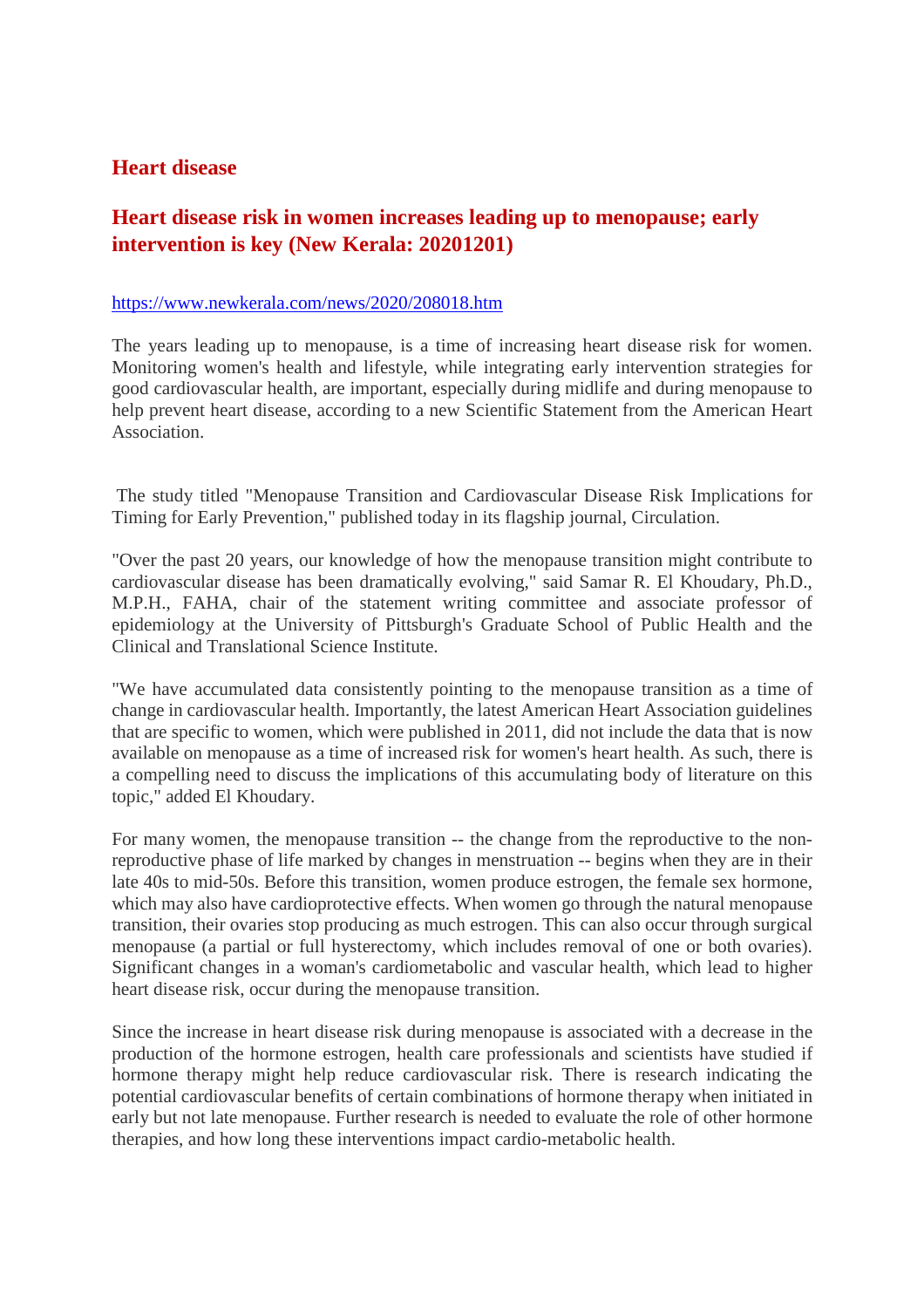Additionally, some studies show the benefits of hormone therapy, including a decreased risk of type 2 diabetes and protection from bone loss, seem to outweigh the risks for most women in early menopause. Current recommendations from leading professional medical societies endorse the use of hormone therapy for women who have recently begun the menopause transition, with appropriate indications.

"This Scientific Statement aims to raise awareness for both health care professionals and women about the significant adverse cardiovascular health changes accompanying midlife and the menopause transition and point out the importance of adopting prevention strategies early during this stage," said El Khoudary.

"As such, it emphasizes the importance of monitoring women's health during midlife and targeting this stage as a critical window for applying early intervention strategies that aim to maintain a healthy heart and reduce the risk of heart disease. Thus, health care professionals may consider an aggressive, prevention-based approach for women during this stage in their lives to decrease the probability of a future cardiovascular disease occurrence, such as heart attack or stroke."

In addition to summarizing research focused on the use of hormone therapy, the Scientific Statement provides an overview of risks related to the stages of menopause, age at menopause, and lifestyle factors that affect women's risk during this time.

Key takeaways in the statement include the following

-Some of the common symptoms felt with menopause have a correlation with cardiovascular disease. Hot flashes and night sweats are associated with worse cardiovascular disease risk factor levels. Depression and sleep disturbances, linked in some studies to an increased risk of heart disease, are also common among women during this time.

-Physiological changes during menopause, such as increased abdominal fat and visceral fat (body fat around the organs), are associated with a heightened risk of all-cause, cardiovascular disease and cancer mortality, even among those with normal body mass index levels.

-Cholesterol levels, metabolic syndrome risk and vascular vulnerability appear to increase with menopause beyond the effects of normal ageing. Metabolic syndrome is diagnosed when a person has three or more of the following measurements abdominal obesity, high triglycerides, low HDL cholesterol (the good cholesterol), high blood pressure and/or high blood glucose levels (blood sugar).

-Novel data show a reversal in the associations of HDL cholesterol (the good cholesterol) with heart disease risk over the menopause transition, suggesting higher good cholesterol levels may not consistently reflect good heart health in all stages of life in women.

-Data about the use of cholesterol-lowering medications remains limited for women going through the menopause transition and requires further study so evidence-based recommendations can be developed.Women who experience menopause at an earlier age have a higher risk of heart disease. A woman's age at menopause can be influenced by factors such as length of menstrual cycle, poor cardiovascular risk profile during reproductive years and socioeconomic factors. Race and ethnicity also play a role, with many Hispanic and Black women experiencing menopause at younger ages.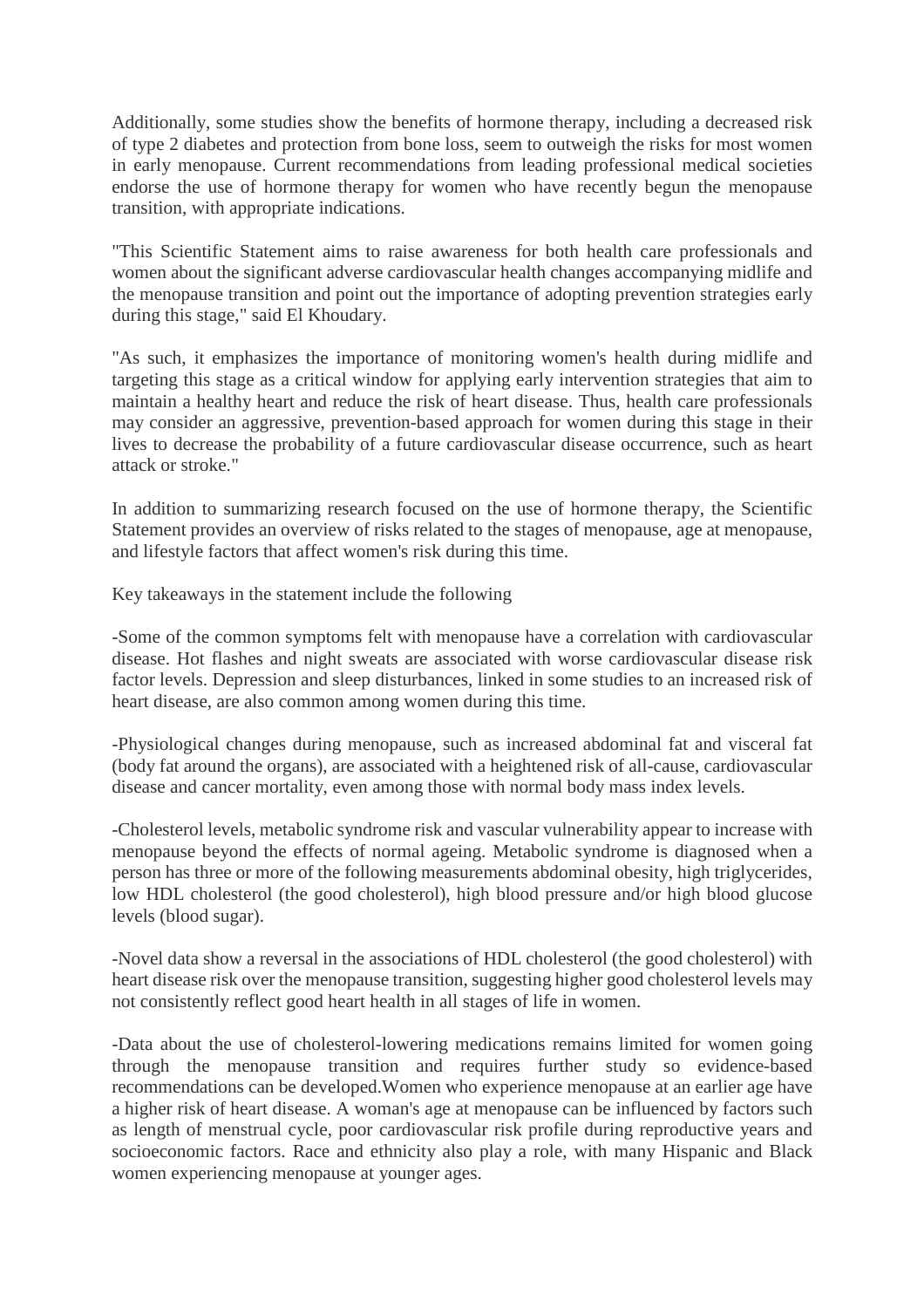-Physical activity and nutrition may play a role in the timing of menopause for all women. Women who drink little to moderate amounts of alcohol may have later onset of menopause, and those who smoke cigarettes are likely to start menopause about a year earlier than nonsmokers.

-There is, however, limited information on what is ideal in terms of lifestyle changes (such as the AHA's Life's Simple 7) for women during menopause. Data does indicate though that only 7.2 per cent of women in menopause meet physical activity guidelines, and fewer than 20 per cent of those women consistently maintain a healthy diet.

# **Breast cancer**

# **Deep learning can predict breast cancer risk (New Kerala: 20201201)**

https://www.newkerala.com/news/2020/207998.htm

Researchers have developed a deep learning model that identifies imaging biomarkers on screening mammograms to predict a patient's risk for developing breast cancer with greater accuracy than traditional risk assessment tools.

Traditional risk assessment models do not leverage the level of detail that is contained within a mammogram," said study author Leslie Lamb from the Massachusetts General Hospital (MGH) in the US.

"Even the best existing traditional risk models may separate sub-groups of patients but are not as precise on the individual level," Lamb added.

Currently available risk assessment models incorporate only a small fraction of patient data such as family history, prior breast biopsies, and hormonal and reproductive history.

Only one feature from the screening mammogram itself, breast density, is incorporated into traditional models.

The research team has developed the new deep learning algorithm to predict breast cancer risk using data from five MGH breast cancer screening sites.

The model was developed on a population that included women with a personal history of breast cancer, implants or prior biopsies.

The study included 245,753 consecutive 2D digital bilateral screening mammograms performed in 80,818 patients between 2009 and 2016.

From the total mammograms, 210,819 exams in 56,831 patients were used for training, 25,644 exams from 7,021 patients for testing, and 9,290 exams from 3,961 patients for validation.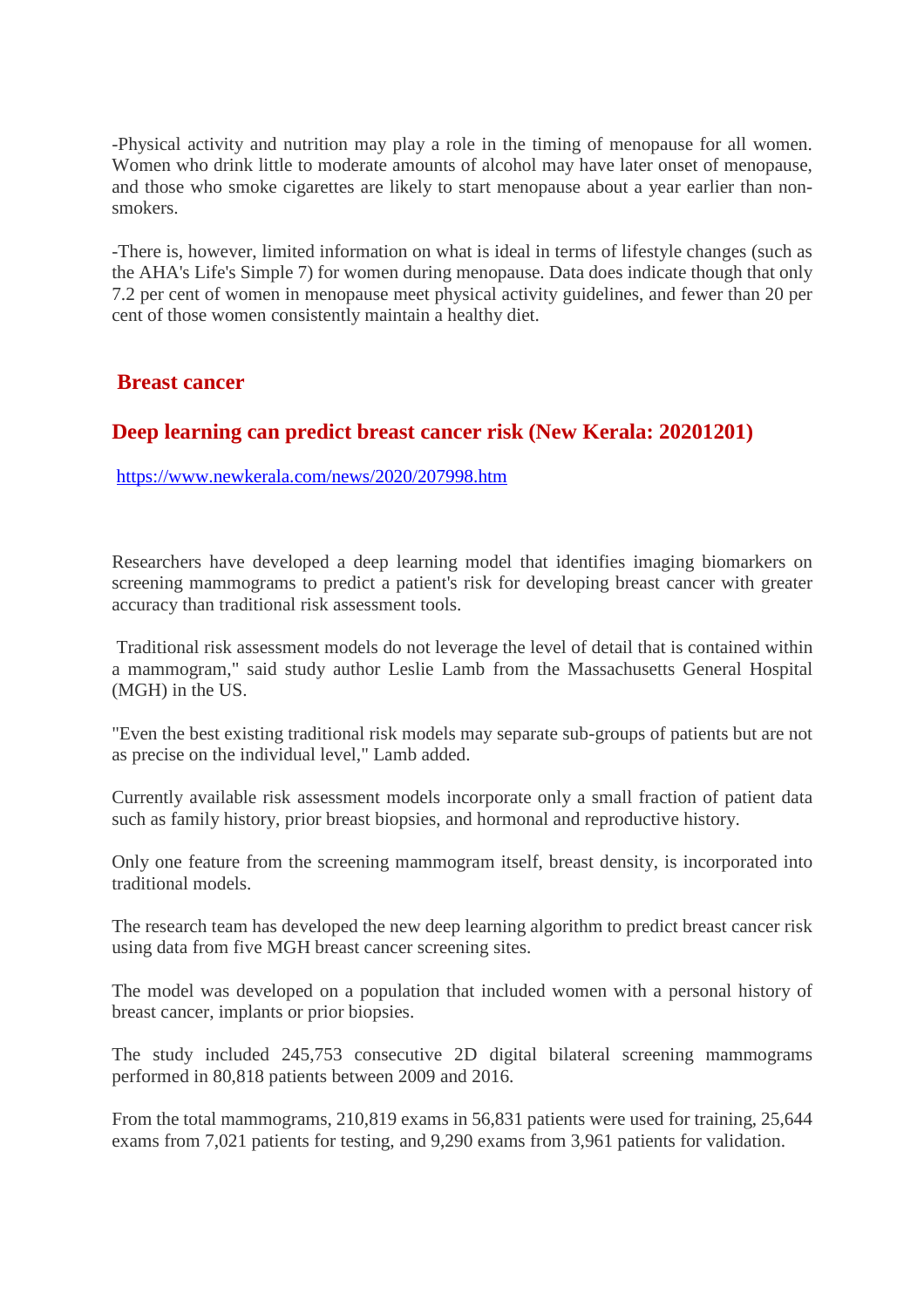Using statistical analysis, the researchers compared the accuracy of the deep learning imageonly model to a commercially available risk assessment model (Tyrer-Cuzick version 8) in predicting future breast cancer within five years of the index mammogram.

The deep learning model achieved a predictive rate of 0.71, significantly outperforming the traditional risk model, which achieved a rate of 0.61.

"Our deep learning model is able to translate the full diversity of subtle imaging biomarkers in the mammogram that can predict a woman's future risk for breast cancer," Lamb said.

The study is scheduled to be presented at the annual meeting of the Radiological Society of North America (RSNA) from November 29 to December 5.

# **Type O, Rh- blood**

# **Type O, Rh- blood may be linked to lower Covid risks (New Kerala: 20201201)**

https://www.newkerala.com/news/2020/207840.htm

Having O and rhesus-negative or Rh-, blood was associated with a slightly lower risk for Covid-19 infection and severe illness or death, say researchers.

For the results, published in the journal Annals of Internal Medicine, the research team examined 225,556 people who tested their blood type from January 2007 to December 2019, and who later had a Covid-19 lab test.

"Our goal was to determine whether ABO and Rh blood groups could be associated with a risk for acquiring a SARS-CoV-2 infection and developing a severe Covid-19 illness," said study authors from the University of Toronto in Canada.

According to the study, out of the more than 200,000 tests that were examined, 1,328 of them were diagnosed with severe Covid-19 illness or death, with higher probabilities among AB and B blood groups, as well as those who were Rh-positive.

Their findings indicate that O and Rh-negative blood groups were associated with a slightly lower risk for SARS-CoV-2 infection as well as severe Covid-19 illness or death.

"Although we saw a statistically significant association between blood group and severe disease or death, it was also assumed that we had correctly identified severe illness associated with Covid-19," the authors wrote.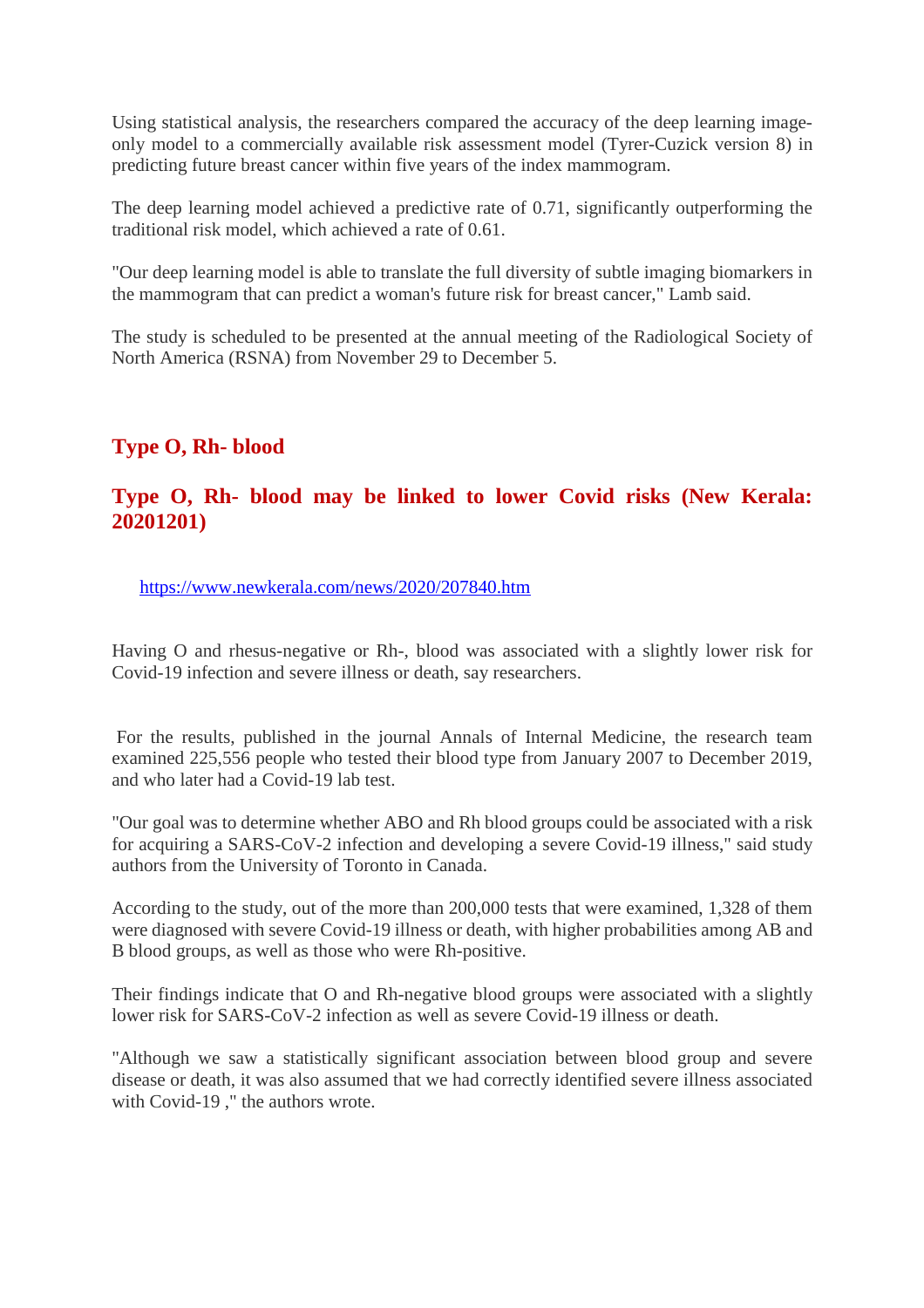The research team now wonder whether similar differences in blood type will be seen within ongoing clinical trials studying the therapeutic efficacy of SARS-CoV-2 immunotherapy or vaccination.

"At most, a small proportion of SARS-CoV-2 infection or related illness in the entire population could be prevented by some undetermined property conferred by O blood type and, perhaps, further enhanced by Rh- status," the researchers said.

"Whether this information can influence Covid-19 prevention or treatment strategies remains to be determined," they noted.

Earlier, another study published last month in the journal Blood Advances showed that blood group O is associated with a decreased risk for contracting SARS-CoV-2 infection.

# **RTPC Test (Hindustan: 20201201)**

https://epaper.livehindustan.com/imageview\_484829\_107832140\_4\_1\_01-12-2020\_3\_i\_1\_sf.html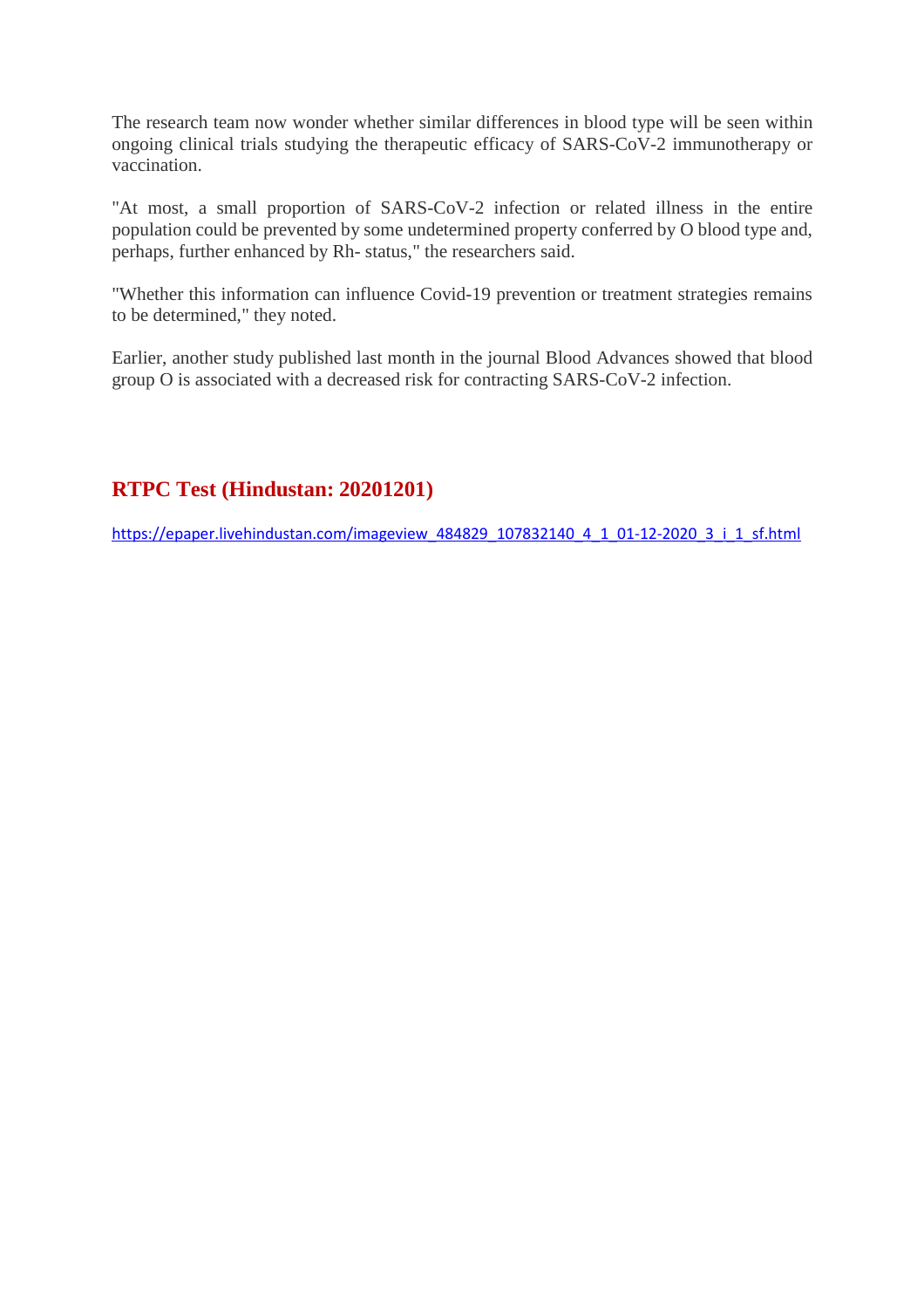# फैसला : आरटीपीसीआर टेस्ट सिर्फ 800 रूपये में करा सकेंगे

# कहां कितना शुल्क

| दिल्ली       | 800  |
|--------------|------|
| राजस्थान     | 800  |
| हरियाणा      | 900  |
| मुंबई        | 980  |
| पश्चिम बंगाल | 1500 |
| यूपी         | 1600 |
| तमिलनाडु     | 2000 |
|              |      |

लिए 1200 रुपये चुकाने होंगे। दिल्ली में अभी तक आरटीपीसीआर जांच 2400 रुपये में होती थी जो देश में सबसे महंगी था। कई राज्यों में यह दर 4500 से घटकर एक हजार रुपये के नीचे तक पहुंच गई थी। वहीं, दिल्ली में संक्रमण दर पीक पर जाने के बाद भी कोरोना की आरटीपीसीआर जांच कराने के लिए 2400 रुपये देने पड़ते थे।



स्वास्थ्य केंद्रों पर यह जांच मुफ्त हो रही है। मगर दरें घटाने से निजी लैब में जांच कराने वालों को फायदा होगा। उनके ट्वीट पर तुरंत स्वास्थ्य मंत्री सत्येंद्र जैन ने कहा कि हम तुरंत इस पर आदेश जारी कर रहे हैं। सोमवार दोपहर बाद 800 रुपये में जांच का आदेश जारी कर दिया गया। हालांकि, अगर लैब से जुड़े लोग घर जाकर सैंपल लेते हैं तो उसके

असर

हिन्दुस्तान

नई दिल्ली | वरिष्ट संवाददाता

दिल्ली में कोरोना की आरटीपीसीआर जांच कराना अब सबसे सस्ता हो गया है। महज 800 रुपये में कोई भी कोरोना की जांच करा सकेगा। दिल्ली सरकार ने सोमवार को यह आदेश जारी किया। आपके अपने अखबार 'हिन्दुस्तान' ने सोमवार के अंक में इस मुद्दे को प्रमुखता से उठाया था, जिसके बाद मुख्यमंत्री ने जांच शुल्क कम करने के निर्देश दिए थे। मुख्यमंत्री अरविंद केजरीवाल ने

सुबह ट्वीट करके कहा, मैंने आरटीपीसीआर जांच की दरें घटाने के निर्देश दिए हैं। दिल्ली सरकार के अपने

#### Vaccination (Hindustan: 20201201)

https://epaper.livehindustan.com/imageview 484829 107840606 4 1 01-12-2020 3 i 1 sf.html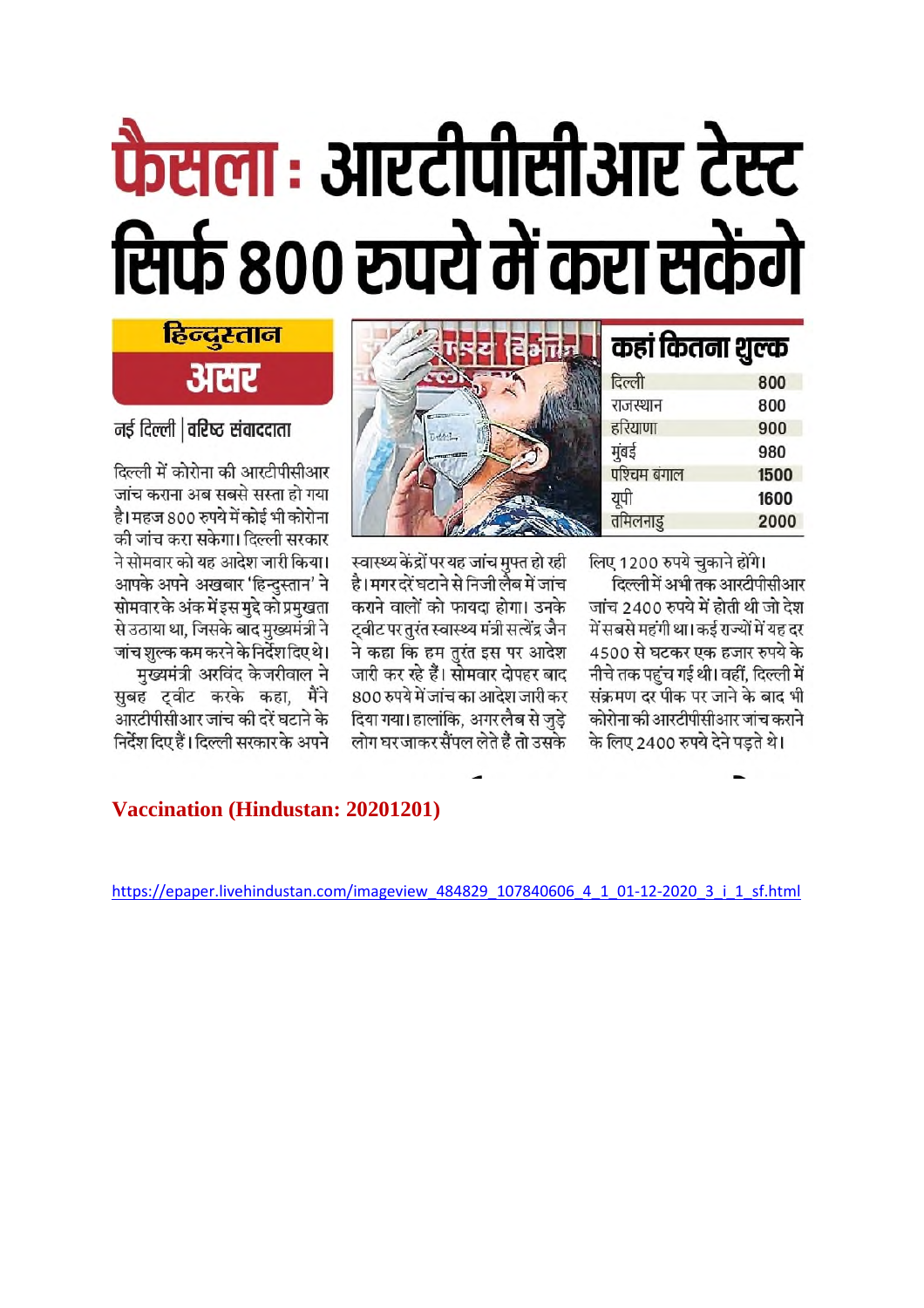# जुलाई तक 30 करोड़<br>लोगों का टीकाकरण

# दावा

# नई दिल्ली | एजेंसियां

देश की जनता जल्द से जल्द कोरोना की वैक्सीन चाहती है। इन सबके बीच केंद्रीय स्वास्थ्य मंत्री डॉक्टर हर्षवर्धन ने एक साक्षात्कार में बताया है कि सरकार की योजना अगले छह महीने के अंदर 30 करोड लोगों को वैक्सीन लगा देने की है। स्वास्थ्य मंत्री डॉक्टर हर्षवर्धन से जब टीका को लेकर सवाल पूछा गया तो उन्होंने बताया कि आने वाले 3-4 महीनों के अंदर इस बात की पूरी संभावना है कि हमारे पास वैक्सीन उपलब्ध हो जाएगी। इसके बाद हम लोगों टीका लगाना भी शुरू कर देंगे।

# स्वास्थ्य कर्मियों की पहचान करें : केंद्र

केंद्र ने राज्यों से कहा है कि वे टीका उपलब्ध हो जाने की स्थिति में टीकाकरण अभियान चलाने देने के लिए डॉक्टर, दवा विक्रेता. एमबीबीएस व बीडीएस इंटर्न सहित स्वास्थ्यकर्मियों की पहचान करें।

# विशेष अभियान चलेगा

केंद्रीय स्वास्थ्य मंत्रालय में अतिरिक्त सचिव वंदना गुरनानी ने कहा कि कोरोना वायरस रोधी टीका उपलब्ध होने जाने की स्थिति में, इसे विशेष कोविड–19 टीकाकरण अभियान के तहत वितरित किया जाएगा।

मॉडर्ना टीके के आपात इस्तेमाल के लिए मंजूरी मांगेगी अमेरिकी दवा कंपनी मॉडर्ना जल्द ही अमेरिका और यूरोप के नियामकों से अपनी वैक्सीन के आपातकालीन इस्तेमाल के लिए अनुमति मांगने जा रही है। मॉडर्ना ने सोमवार को एक बार फिर दावा किया कि शोध के ताजा आंकड़ों में उसकी वैक्सीन 94 प्रतिशत से ज्यादा कारगर निकली है। > ब्योरा पेज 15

Infection ((Hindustan: 20201201)

https://epaper.livehindustan.com/imageview 484831 108134012 4 1 01-12-2020 5 i 1 sf.html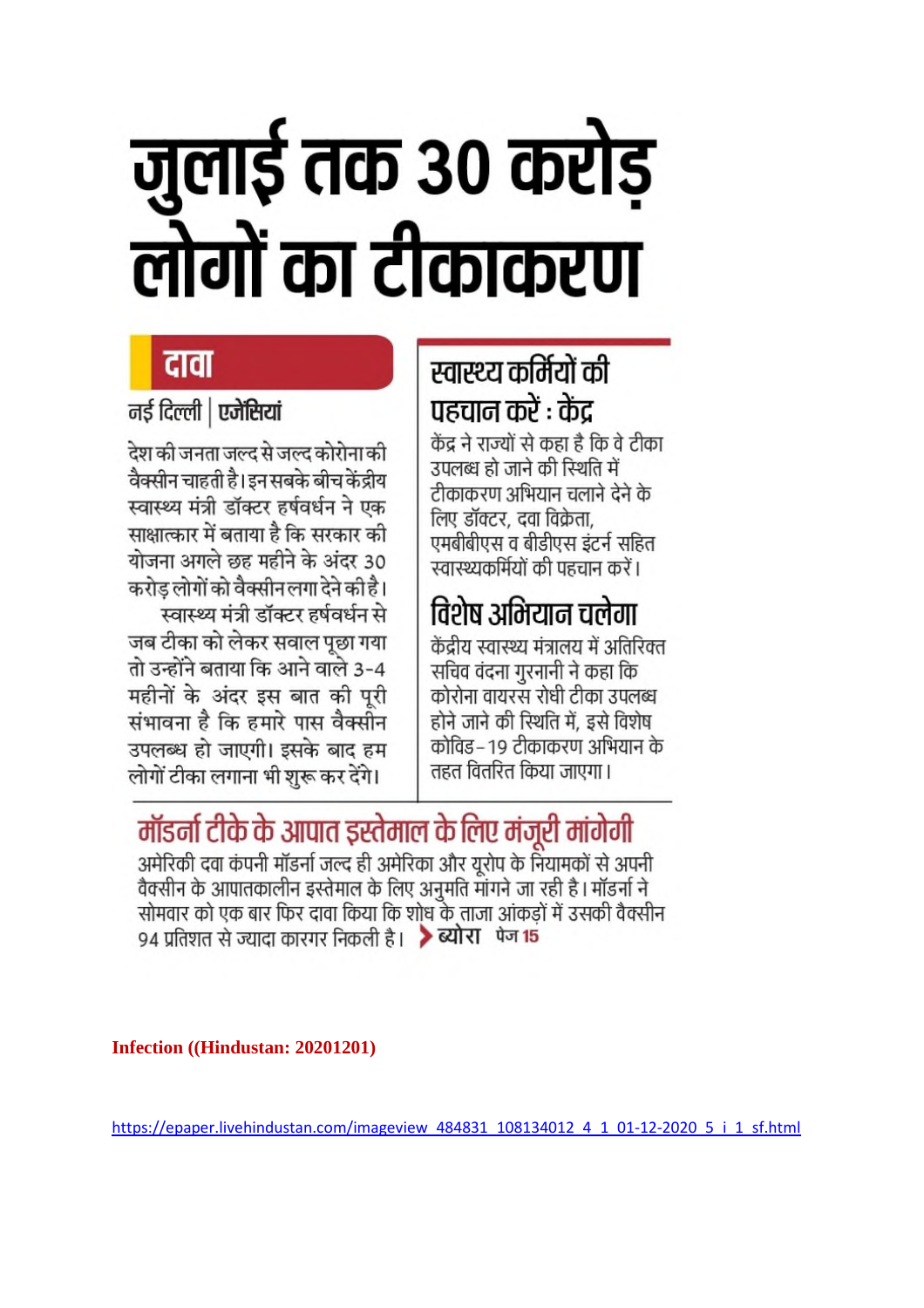# राहत एक सप्ताह में चार फीसदी कम हुई संक्रमण दर

राजधानी दिल्ली में एक सप्ताह के अंदर संक्रमण दर में चार फीसदी की गिरावट देखने को मिली है। मौत का आंकडा भी धीरे-धीरे घटता नजर आ रहा है। साथ ही कोरोना के सकिय मामलों और होम आडसोलेशन में रहने वाले मरीजों की संख्या भी कम हो रही है।

# रोजाना होने वाली मौत का आंकड़ा घटा

बीते एक हफ्ते के अंदर कोरोना से होने वाली मौत के आंकड़ों में गिरावट देखने को मिल रही है। 23 नवंबर को 121 मौत हुई थी, जो 29 नवंबर तक घटकर 68 हो गई, 28 नवंबर को 89, 27 को 98, 26 नवंबर को 91, 25 नवंबर को 99, 24 नवंबर को 109 और 23 नवंबर को 121 मौत हुई थी। दिल्ली में अब तक कोरोना से 9066 लोगों की मौत हो चुकी है।



# 2200 से अधिक सकिय मरीज घटे

कोरोना के कम मामले आने के चलते राजधानी में कोरोना के सक्रिय मरीजों की संख्या भी घट रही है। 23 नवंबर को दिल्ली में कोरोना के सक्रिय मरीजों की संख्या 37,329 थी जो 29 नवंबर तक घटकर 35,091 तक पहुंच गई। इस दौरान 2200 से अधिक कोरोना के सक्रिय मरीज घटे हैं।

# सात दिनों में २३०० से अधिक बेड हुए खाली

राजधानी के अलग-अलग अस्पतालों में बीते सात दिन के अंदर 2329 बेड खाली हुए है। अस्पतालों में बेड खाली होने की संख्या भी धीरे–धीरे बढ रही है। 23 नवंबर को दिल्ली में 8089 बेड खाली थे जो 29 नवंबर को बढ़कर 10418 तक पहुंच गई। वहीं होम आइसोलेशन में रहने वाले 21,337 मरीजों का उपचार जारी है।

# ऐसे कम होते गए कोरोना संकमित

कोरोना के मामलों में कमी के चलते रोजाना वाली कोरोना संक्रमण की दर में बीते सात दिन के अंदर 4.3 फीसदी तक की गिरावट देखने को मिली है ।

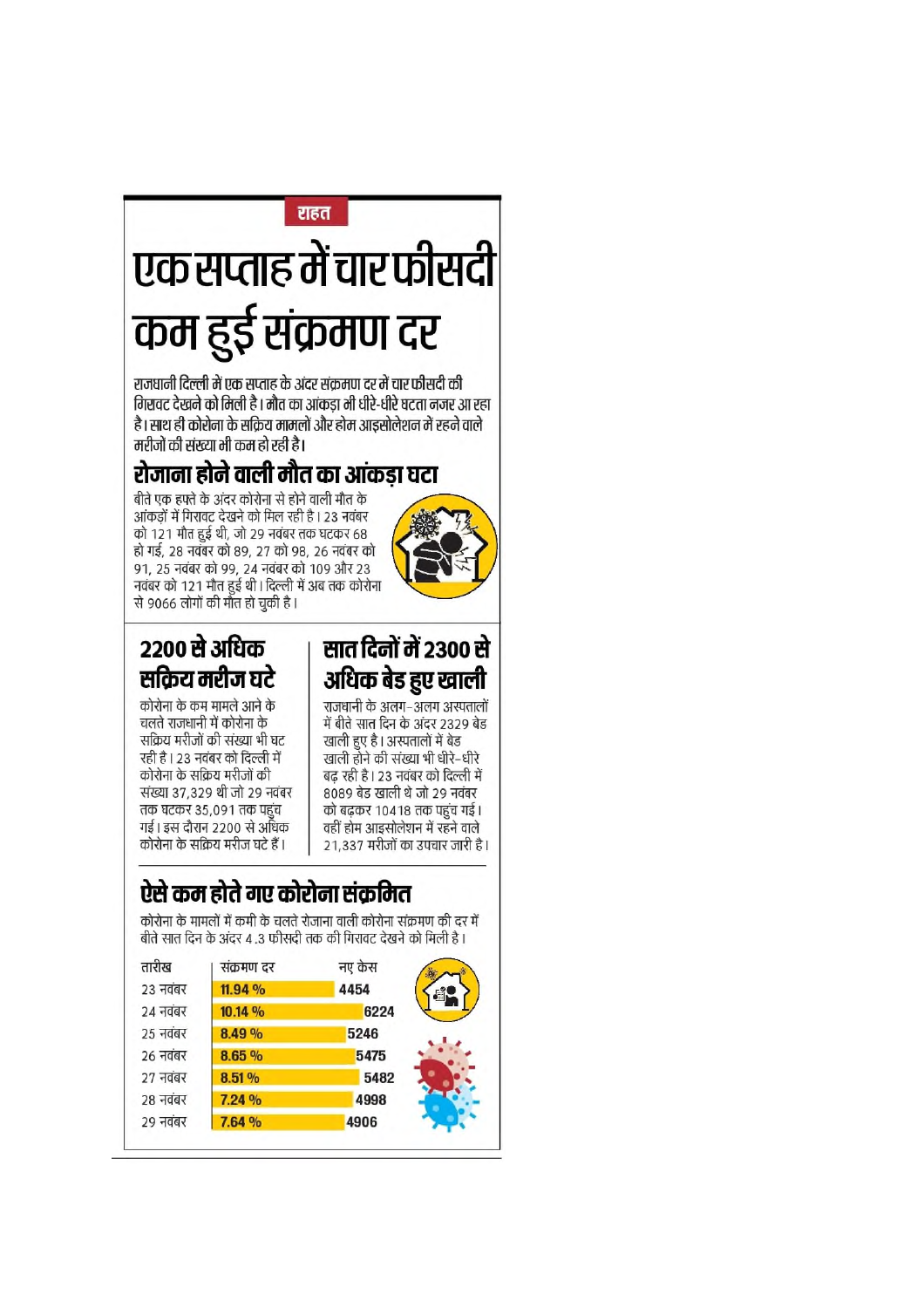# **New Cases**

**देश मलगातार दूसरेिदन आए 40 हजार सेकम मामले, रकवरी दर करीब 94% (Dainik Jagran: 20201201)**

https://www.jagran.com/news/national-india-coronavirus-updates-less-than-fourty-thousand-casesfor-the-second-consecutive-day-recovery-rate-around-95-percent-21119224.html?itm\_source=website&itm\_medium=homepage&itm\_campaign=p1\_component

देश में कोरोना के नए मामलों में गिरावट आ रही है।

देश में कोरोना के आंकड़ों में गिरावट आ रही है। आज लगातार दूसरे दिन देश में कोरोना के मामले 40 हजार से कम आए हैं। इसके साथ ही कोरोना से ठीक होने वाले मरीजों की संख्या भी बढ़ रही है।

नई दिल्ली, एएनआइ। India Coronavirus Updates, देश में कोरोना के मामलों में लगातार कमी आ रही है। भारत में लगातार दूसरे दिन कोरोना के 40 हजार से कम मामले आए हैं। इसके साथ ही कोरोना की रिकवरी दर 94फीसद के पास पहुंच गई है। केंद्रीय स्वास्थ्य मंत्रालय के ताजा आंकड़ों के अनुसार, पिछले 24 घंटे में देश में कोरोना के 31,118 नए मामले सामने आए हैं। इस दौरान 482 लोगों की मौत हुई है।

देश में कोरोना का आंकड़ा 94 लाख के पार पहुंच चुका है। स्वास्थय मंत्रालय के ताजा आंकड़ों के मुताबिक, देश में अब तक कोरोना के 94 लाख 62 हजार 810 मामले सामने आ चुके हैं। देश में कोरोना के सक्रिय मामलों में भी कमी आ रही है। देश में अब 4 लाख 35 हजार 603 एक्टिव केस ही बचे हैं। इसके अलावा कोरोना से ठीक होने वाले मरीजों की संख्या भी 88 लाख 89 हजार 585 हो गई है। भारत में कोरोना से मौतों का आंकड़ा 1 लाख 37 हजार 621 तक पहुंच गया है।

रिकवरी दर 94% के पास पहुंची

देश में कोरोना की रिकवरी दर करीब 94 फीसद हो चुकी है। देश में बीते 24 घंटों में कोरोना से 41,985 लोग ठीक हुए हैं। इससे रिकवरी दर 93.94% हो गई है। इसके अलावा बीते 24 घंटों में देश में कोरोना के 11,349 मामले कम हुए हैं। इससे एक्टिव केस की दर 4.60% हो गई है। भारत की कोरोना मृत्यु दर 1.45% है।

देश में अब तक 14 करोड़ से ज्यादा कोरोना टेस्ट

राष्ट्रीय बाल आयोग ने स्ट्रीट चिल्ड़न के लिए तैयार की मानक संचालन प्रक्रिया।

देश के इन 10 शहरों में हैं 2 लाख स्ट्रीट चिल्ड्रन, पुनर्वास के लिए राष्ट्रीय बाल आयोग ने तैयार की एसओपी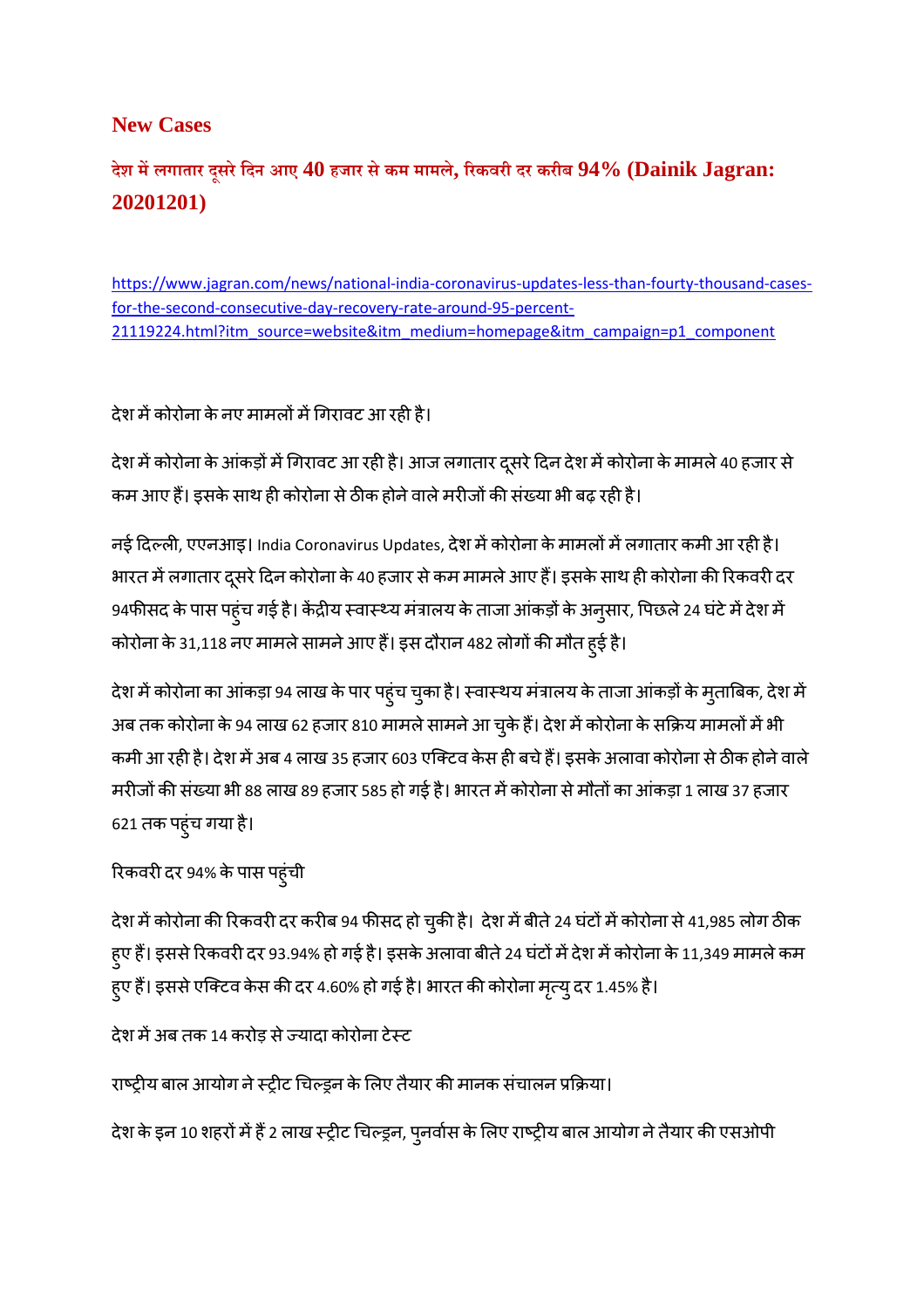देश में कोरोना की जांच का आंकड़ा भी बढ़ रहा है। देश में अब तक 14 करोड़े से ज्यादा सैंपलों की कोरोना जांच की जा चुकी है। भारतीय चिकित्सा अनुसंधान परिषद (Indian Council of Medical Research, ICMR) की तरफ से जारी आंकड़ों के मुताबिक, देश में सोमवार(30 नवंबर) तक 14,13,49,298 सैंपलों की जांच हो चुकी है, जिनमें से 9,69,322 टेट कल कए गए ह।

# **Pollution ((Hindustan: 20201201)**

https://epaper.livehindustan.com/imageview\_484831\_108123686\_4\_1\_01-12-2020\_5\_i\_1\_sf.html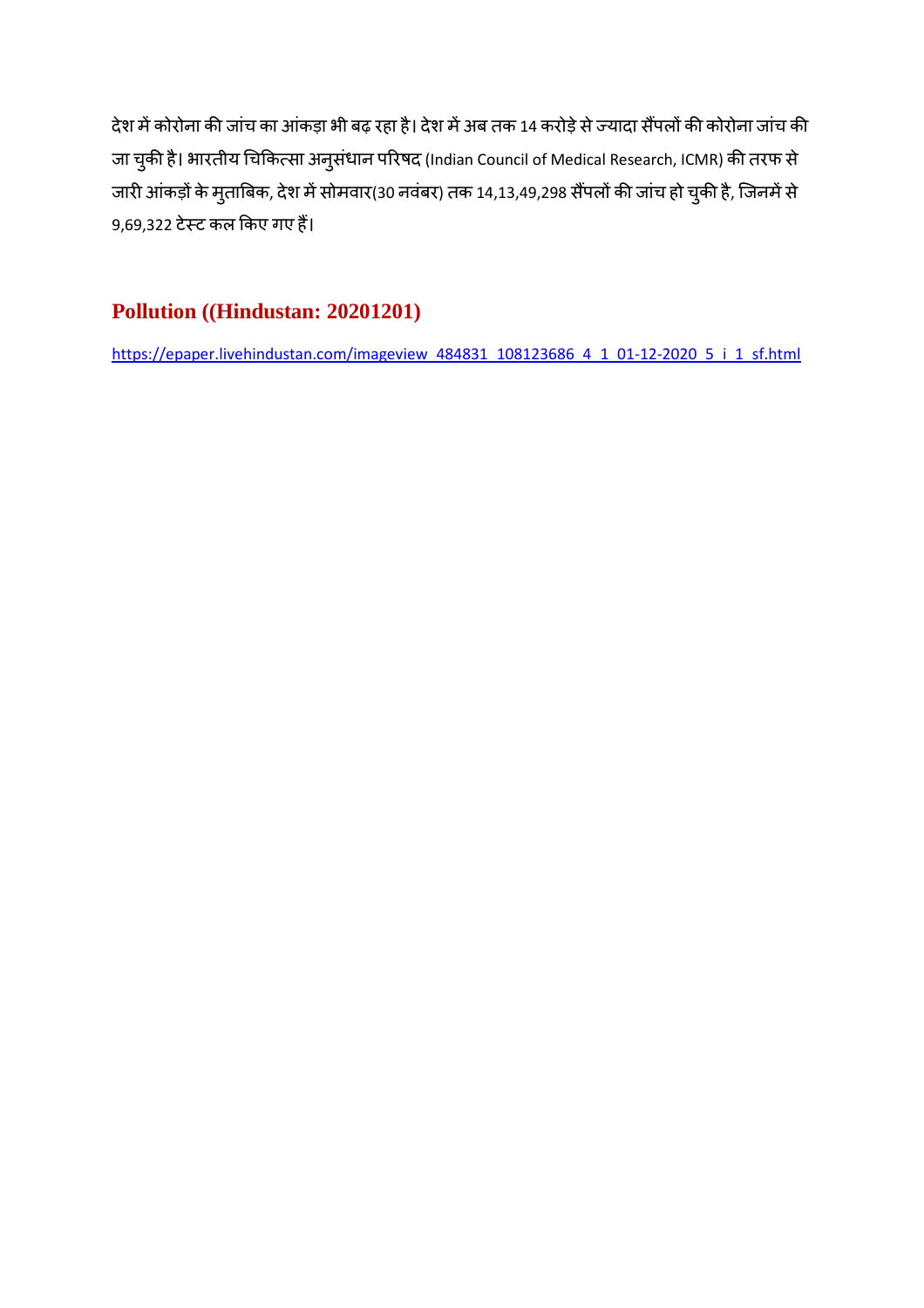# टंड बढ़ने के साथ ही बेहद खराब हुई दिल्ली की हवा



# पराली के धुएं की हिस्सेदारी सात फीसदी रही

दिल्ली की हवा में पराली के प्रदूषण की हिस्सेदारी भले ही 10 फीसदी से नीचे चल रही हो, लेकिन इसकी मौजूदगी अब भी बनी हुई है । सफर के मुताबिक सोमवार के दिन दिल्ली की हवा में पराली के धूएं की हिस्सेदारी सात फीसदी के लगभग रही। एक दिन पहले पराली जलाने की 401 घटनाएं दर्ज की गई हैं।

ज्यादा देर तक बने रह रहे हैं। सफर का अनुमान है कि अगले दो दिनों में प्रदुषण की स्थिति में थोडा इजाफा होगा। हालांकि 400 अंक पार करके गंभीर श्रेणी में पहुंचने की आशंका कम है।

पिछले साल से ज्यादा प्रदूषित रहा इस साल का नवंबर : इस बार का नवंबर पिछले साल से ज्यादा प्रदूषित साबित हुआ। परे महीने में नौ दिन ऐसे रहे जब वायु गुणवत्ता सूचकांक 400 के अंक के ऊपर यानी गंभीर श्रेणी में

रहा। अक्तूबर के पहले सप्ताह के बाद से ही वायु प्रदूषण के मामले में हालात खराब हो गए। केंद्रीय प्रदषण नियंत्रण बोर्ड के आंकड़ों के मुताबिक पिछले वर्ष नवंबर का औसत वायु गुणवत्ता सूचकांक 312 अंक था, जो इस बार 328 के अंक पर रहा है। इस बार नवंबर में नौ दिन ऐसे रहे जब हवा की गुणवत्ता गंभीर श्रेणी में रही जो कि पिछले चार सालों में सबसे ज्यादा है। पिछले साल नवंबर में सात दिन गंभीर श्रेणी में थे।



नई दिल्ली | प्रमुख संवाददाता

ठंड बढ़ने और रफ्तार कम होने से दिल्ली की हवा एक बार फिर से बेहद खराब श्रेणी में पहुंच गई है। केंद्रीय प्रदूषण नियंत्रण बोर्ड के मुताबिक सोमवार को दिल्ली के 22 निगरानी केंद्रों का वायु गुणवत्ता सूचकांक 300 अंक के ऊपर रहा। सफर का अनुमान है कि अगले दो दिन में प्रदूषक कणों की मात्रा में और इजाफा होगा।

राजधानी दिल्ली की हवा में प्रदषक कणों की मात्रा फिर से बढने लगी है। पश्चिमी विक्षोभ के चलते 27 नवंबर के दिन दिल्ली की हवा काफी हद तक साफ हो गई थी। उस दिन वायु गुणवत्ता सूचकांक 137 अंक तक पहुंच गया था, जिसके बाद से ही इसमें लगातार इजाफा हो रहा है। रविवार के दिन वायु गणवत्ता सूचकांक 256 अंक पर यानी खराब श्रेणी में था, लेकिन सोमवार को प्रदषक कणों में तेजी से बढोतरी हई और चौबीस घंटों के भीतर ही सूचकांक 62 अंक बढ़कर 318 पर पहुंच गया। इस स्तर की हवा बेहद खराब श्रेणी में रखी जाती है।

सफर के मुताबिक ठंड बढ़ने और हवा की रफ्तार कम होने से प्रदुषक कणों का बिखराव बेहद धीमा हो गया है। इसके चलते वातावरण में प्रदूषक कण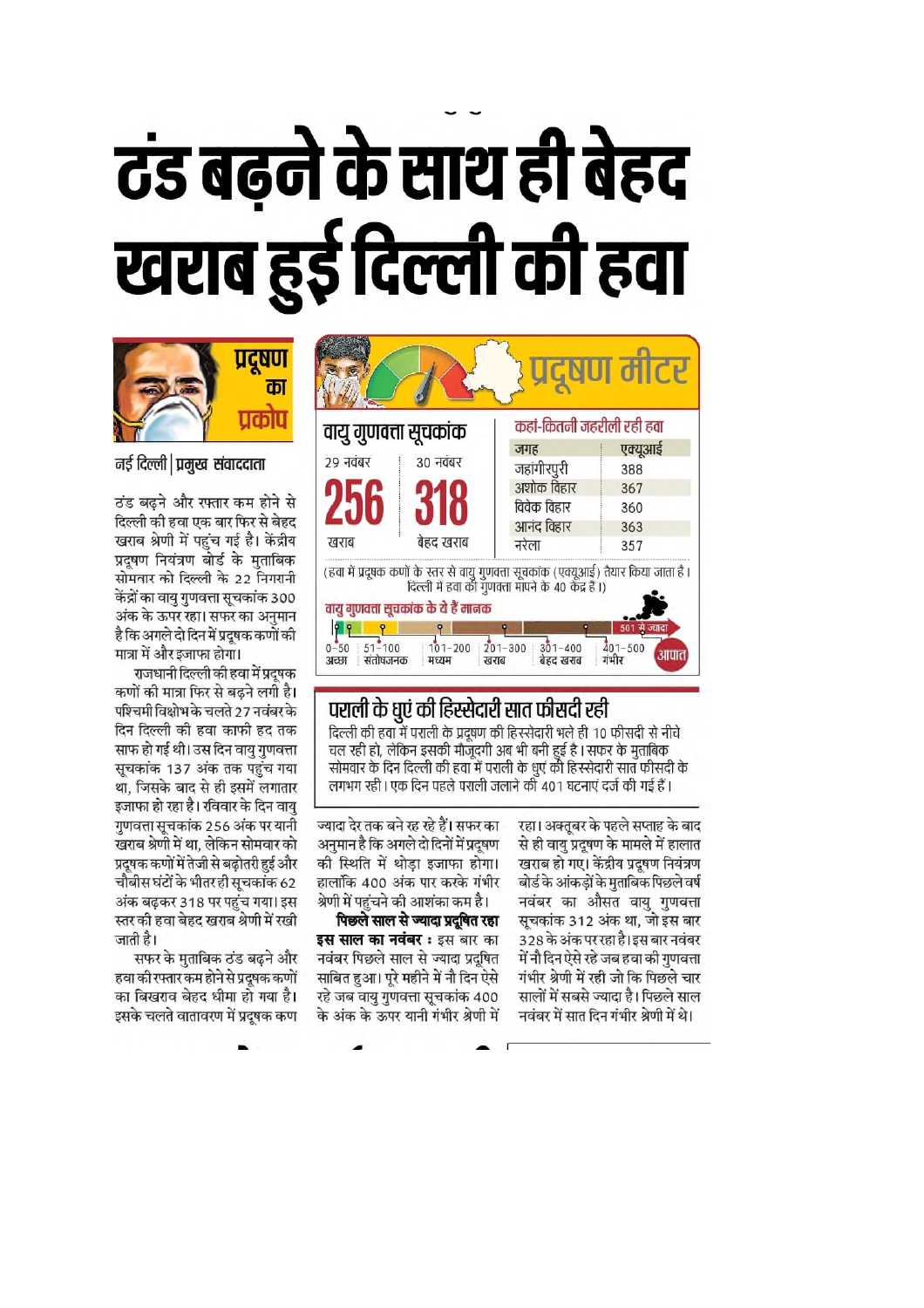# **World AIDS Day 2020**

# **World AIDS Day 2020: एचआईवी और एड्स मया हैफक, जानइनके लण! (Dainik Jagran: 20201201)**

https://www.jagran.com/lifestyle/health-world-aids-day-2020-what-is-the-difference-between-aidsand-hiv-know-different-symptoms-21119445.html

एड़स एक ऐसी बीमारी है जिसमें इंसान के शरीर में संक्रमण से लड़ने की क्षमता पर प्रभाव पड़ता है। इतने सालों और कई शोध के बाद आज भी एड्स का न कोई प्रभावी इलाज है और न ही वैक्सीन है।

नई दिल्ली, लाइफस्टाइल डेस्क। World AIDS Day 2020: हर साल 1 दिसंबर को विश्व एड्स दिवस पूरी दुनिया के लोगों को एड्स के बारे में जागरुक करने के लिए मनाया जाता है। एड्स ह्यूमन इम्यूनो डेफिशियेंसी (एचआईवी) वायरस के संक्रमण के कारण होने वाला रोग है। अमेरिका के राष्ट्रपति ने साल 1995 में विश्व एड्स दिवस के लिए एक आधिकारिक घोषणा की थी, जिसके बाद से दुनिया भर में विश्व एड्स दिवस मनाया जाने लगा।

एड़स एक ऐसी बीमारी है जिसमें इंसान के शरीर में संक्रमण से लड़ने की क्षमता पर प्रभाव पड़ता है। इतने सालों और कई शोध के बाद आज भी एड्स का न कोई प्रभावी इलाज है और न ही वैक्सीन है। कई लोगों को एड्स और एचआईवी में अंतर का पता नहीं होता। मानव इम्यूनोडिफ़िशिएंसी वायरस / एक्वायर्ड इम्यून डेफ़िसिएन्सी सिंड्रोम (एचआईवी / एड्स) (HIV/AIDS) को अक्सर एक ही माना जाता है। हालांकि, एचआईवी और एड्स न तो एक ही स्थिति हैं और न ही इनका निदान एक है।

क्या है एचआईवी और एड्स में अंतर

एचआईवी एक वायरस है जो सीडी 4, शरीर की प्रतिरक्षा प्रणाली में सफेद रक्त कोशिका का एक प्रकार पर हमला करता है। एक व्यक्ति जिसे एचआईवी पॉजिटिव पाया गया है उसे मामूली चोट या बीमारी से भी उबरना मुश्किल होगा। एचआईवी संक्रमण और बीमारी से लड़ने की शरीर की क्षमता को कम करता है। जबकि शरीर कई वायरस से लड़ने में सक्षम है। एचआईवी एक ऐसा वायरस है जिसे कभी भी शरीर से हटाया नहीं जा सकता है।

दूसरी ओर, एड़स एक बीमारी है जो कई लक्षणों का कारण बनती है। एचआईवी से संक्रमित व्यक्ति को समय पर एड़स के लक्षण विकसित होने की संभावना है अगर व्यक्ति एचआईवी के लिए उपचार नहीं लेते हैं। एक व्यक्ति को एड्स विकसित किए बिना एचआईवी हो सकता है, हालांकि एचआईवी के बिना एड्स विकसित करना संभव नहंहै।

एचआईवी क्या है?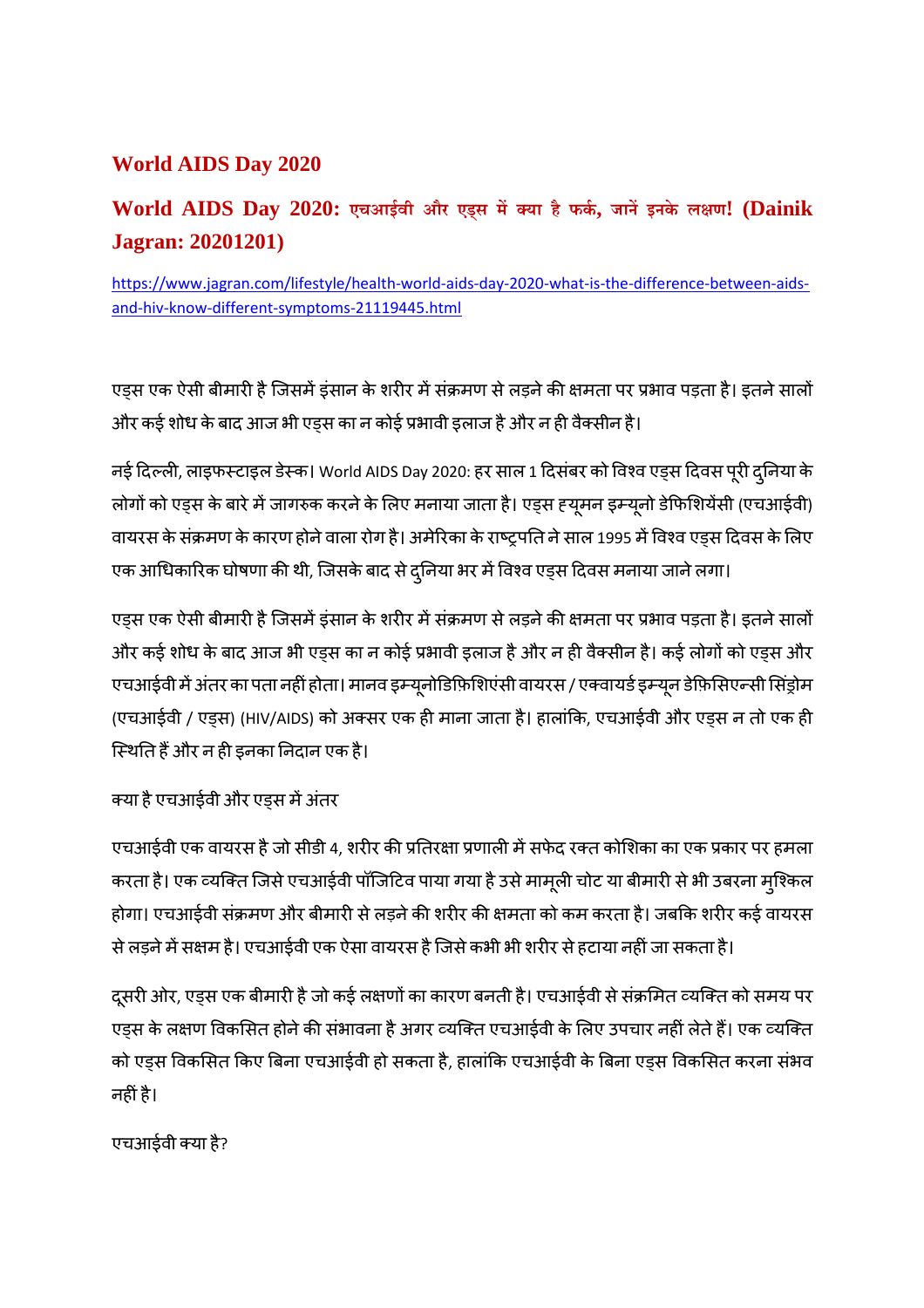हमारे शरीर में सीडी 4 कोशिकाएं या टी कोशिकाएं हैं, जो हमें स्वस्थ रखती हैं। एचआईवी इन कोशिकाओं पर हमला करता है और उनकी संख्या को कम करता है। इससे व्यक्ति बैक्टीरिया और वायरस से होने वाले संक्रमण की गिरस्त में आ जाता है। एंटीरेट्रोवायरल ड्रग थेरेपी की मदद से सीडी 4 कोशिकाओं के विनाश को नियंत्रित किया जा सकता है। आप स्तन के दूध, योनि द्रव, वीर्य और रक्त के सीधे संपर्क में आने से एचआईवी से संक्रमित हो सकते हैं। वायरस आमतौर पर एक व्यक्ति से दूसरे व्यक्ति में संभोग के ज़रिए, गर्भावस्था के दौरान मां से बच्चे के संक्रमण और एक इंजेक्शन का उपयोग कई लोगों के लिए करने से हो सकता है।

# एचआईवी के लक्षण

एचआईवी से संक्रमित व्यक्ति को ऐसा लगता है कि वह फ्लू से पीड़ित है। शुरुआती लक्षणों में थकान, सिरदर्द, बुखार, चकत्ते, रात में पसीना आना और गर्दन, कमर व लिम्फ नोड्स में सूजन शामिल हैं।

# एडस क्या है?

जब एचआईवी का इलाज नहीं किया जाता है, तो इससे एड़स हो सकता है। एड़स एचआईवी का तीसरा और सबसे उन्नत चरण है। एक व्यक्ति जिसका एचआईवी का इलाज नहीं किया गया है, उसे एड्स विकसित होने की संभावना रहती है। एड्स होने से पहले एक व्यक्ति लगभग 10 से 15 साल तक एचआईवी वायरस के साथ रह सकता है।

एडस के लक्षण

रात को पसीना आना, अवसाद, याददाश्त में कमी, अचानक वज़न कम होना, बार-बार बुखार आना, निमोनिया, त्वचा, नाक, पलकें या मुंह पर धब्बे, बिना किसी कारण के थकान महसूस होना।

# **HIV/AIDS**

**आिखर कब आएगा एड्स के िलए टीका? नई दवाओंनेपचास साल और िदए एड्स मरीजको (Amar Ujala: 20201201)**

https://www.amarujala.com/columns/blog/history-of-hiv-aids-overview-of-humanimmunodeficiency-virus?pageId=2

दुनिया भर के वैज्ञानिक एड्स के बचाव का टीका तैयार करने में जुटे हैं। लेकिन नाकामी ही उनके हाथ लगी है -

आज विश्व एड्स दिवस है. दुनियाभर में एचआईवी संक्रमण को लेकर जागरूकता फैले और इस गंभीर बीमारी को समझा जाए लिहाजा WHO ने 1 दिसंबर को विश्व एड्स दिवस की शुरुआत की. हालांकि वैश्विक स्तर पर अगस्त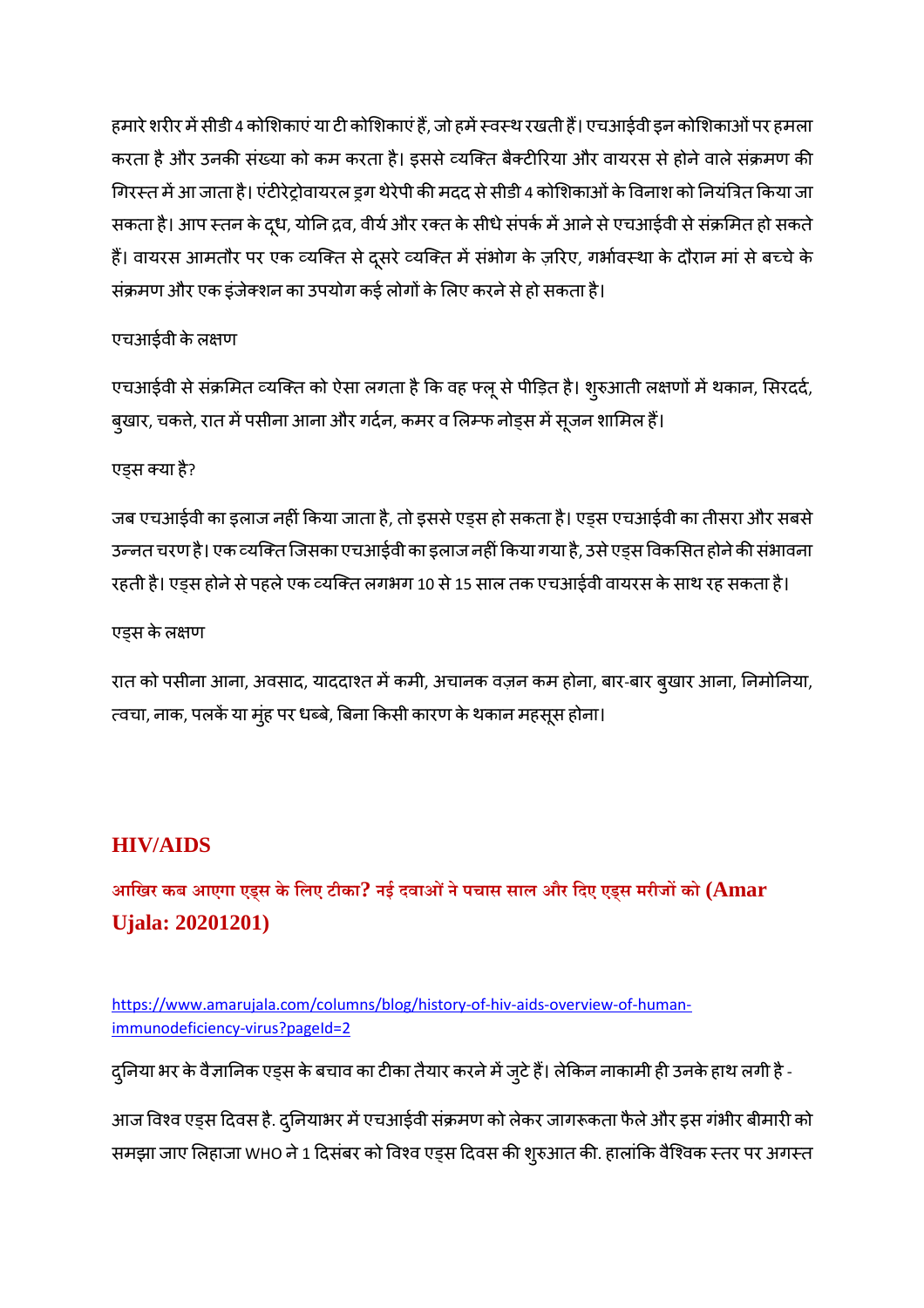1987 में इसकी शुरुआत हुई थी. बहरहाल, आज इस शुरुआत को सालों बीत गए हैं. महामारी को लेकर जागरूकता उसके लक्षणों व बचाव के प्रचार ने दुनिया में एड्स के प्रति जानकारी को बढ़ाया ही है, लेकिन इसकी दवा को लेकर कुछ खास हाथ नहीं लग पाया है. हालांकि प्रयास हुए लेकिन उतने फलीभूत नहीं हुए.

बहरहाल, फिलहाल दुनिया भर के वैज्ञानिक एड्स के बचाव का टीका तैयार करने में जुटे हैं। लेकिन नाकामी ही उनके हाथ लगी है वजह यह की एचआईवी एक बेहद चालाक और शातिर वायरस है। यह विषाण् आपने आप को तेजी से बदलता रहता है। अब वै ज्ञानिकों ने ऐसी नई दवाएं खोज ली है जो एंटीरिटरो वायरल थेरेपी यानी एआरटी के साथ लेकर मरीज एक लम्बी और लगभग निरोग जिन्दगी जी सकता है। यह दवा एड्स को खत्म तो नहीं करेगी लेकिन वायरस के प्रकोप को कम या निष्क्रिय कर देगी और एड्स मरीज कई दशकों तक एक सामन्य जीवन जी सकेगा।

अस्सी के दशक का एक जमाना था जब एड़स की पहचान होने के दो साल के भीतर ही मरीज की मौत हो जाती थी। एड्स के विषाणुओं के खून में मिलते ही ये वायरस सबसे पहले इंसान लिंफेटिक सिस्टम पर हमला करता है। इसे जरा समझ।

ह्यूमन इम्यूनोडेफिशियेंसी वायरस यानी एचआईवी सीधे तौर पर मानव शरीर की रोग प्रतिरोधक सेल्स पर आक्रमण करता है। यह वायरस अपनी जीन को अजीबो गरीब ढंग से मानव कोशिकाओं में ढाल लेता है।

खास बात है कि यहां वह लंबे वक्त तक असक्रिय रह सकता है। यही वजह है कि कई एचआईवी पाजिटिव लोग इस वायरस को लेकर बरसों जिंदा रहते हैं। लेकिन जब यह वायरस सक्रिय होकर और वायरस पैदा करता है तो रोग प्रतिरोधी कोशिकाएं अपना काम सही तरीके से नहीं कर पातीं। नतीजतन शरीर का इम्यूनिटी सिस्टम कमजोर हो जाता है।

सबसे खतरनाक बात यह है कि एचआईवी एड्स का वायरस शरीर में जाने के बाद संक्रमित व्यक्ति के आन् वांशिक तत्वों से जुड़ जाता है और आने वाली पीढ़ियों के लिए भी लगातार संक्रमण को बढ़ाता चला जाता है। एड्स का अब तक कोई इलाज नहीं, लेकिन सही समय पर बीमारी के पता चलने से मरीज को बचाया जा सकता है।

एड्स मरीजों के इलाज के लिए हजारों वैज्ञानिक इस गुत्थी को सुलझाने में लगे हैं। - फोटो : फाइल फोटो

#### बंदरों ने दिखाया इलाज का रास्ता

कहते हैं कि एड्स अफ्रीका के बंदरों से आया। वैज्ञानिकों ने पाया कि अफ्रीका के 70 फीसदी बंदरों के खून में वही एचआईवी वायरस मौजूद है जो एड्स रोगियों के खून में है। लेकिन हैरत की बात यह थी कि इस वायरस का उन पर कोई ऐसा विपरीत प्रभाव नहीं दिखा जो इंसानों पर दिखता है। और वे बंदर बरसों से सामान्य जीवन जी रहे हैं।

इससे वैज्ञानिक उत्साहित हुए। एड्स मरीजों के इलाज के लिए हजारों वैज्ञानिक इस गुत्थी को सुलझाने में लगे हैं। एड्स के मौजूदा प्रचलित इलाज एंटीरिटरोवायरल थेरेपी यानी एआरटी की सफलता भी इसी खोज से मिली। यह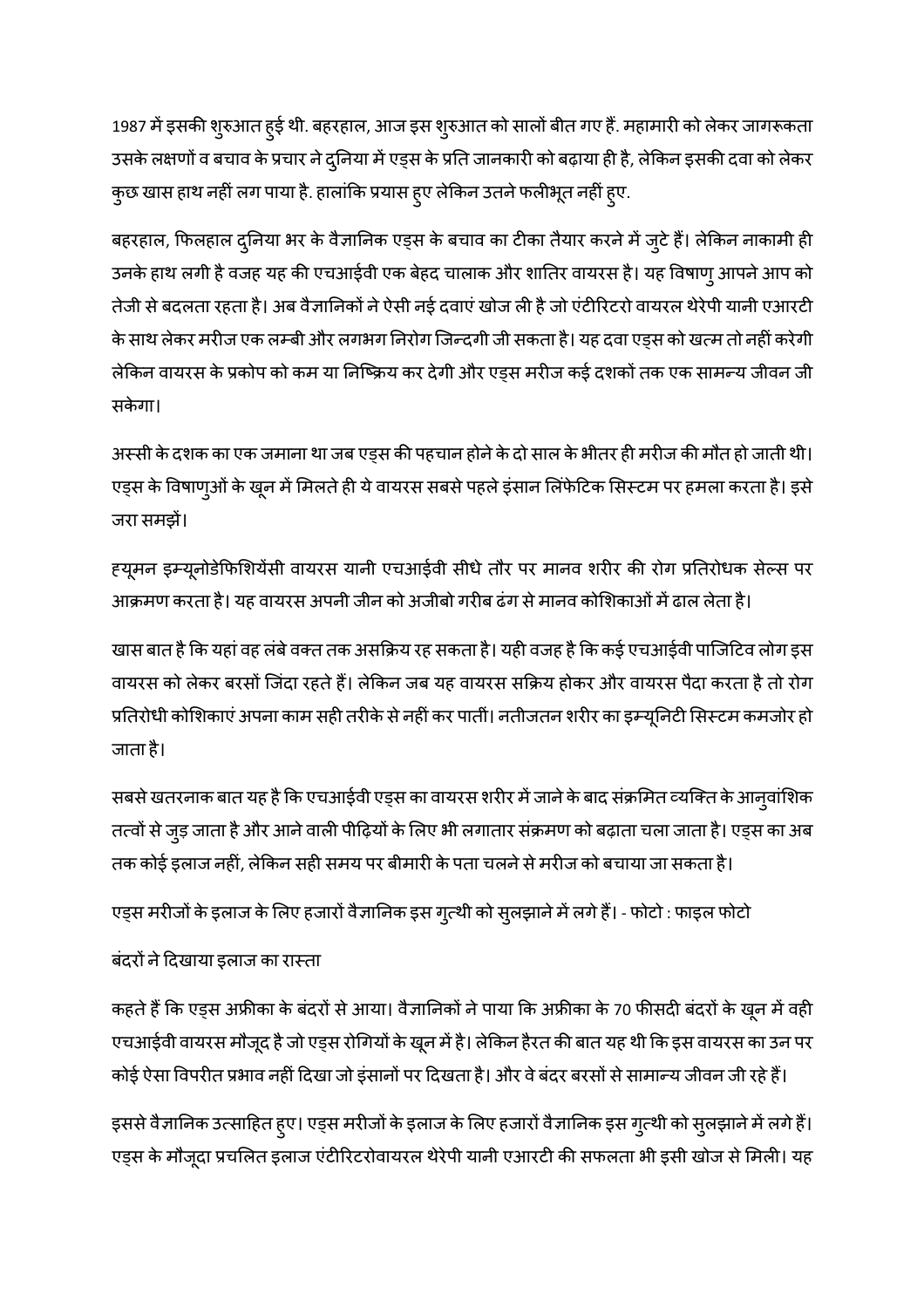एचआईवी के वायरस को खत्म नहीं करता बल्कि वह वायरस के जीवनचक्र को तमाम स्तरों पर ब्लॉक कर देता है

ऐसे में इस वायरस की ग्णात्मक बढ़ोतरी रुक जाती है। और जिस्म पर वायरस का असर कम हो जाता है।

एक सेहतमंद इंसान का सीडी4 काउंट 500 से 1600 सेल्स के बीच होता है। ये व्यक्ति को इम्यूनिटी को दर्शाता है। ब्खार और अन्य मौसमी बीमारियों में सीडी4 काउंट नीचे गिर जाता। फिर स्वस्थ होने पर बढ़ जाता है। लेकिन एड्स ग्रस्त रोगी का सीडी4 काउंट नीचे गिरता चला जाता है। जब वह 200 सेल्स से नीचे चला जाता है तो उसे एड्स का मरीज कहा जाता है। ऐसे में उसका इलाज अनिवार्य हो जाता है।

यानी ये दावा मरीज के जिस्म में इम्यूनिटी बढ़ाने के लिए जिम्मेदार सीडी4 काउंट को नीचे गिरने से रोकती है। नई खोजें कहती हैं कि तीस साल की उम्र में पता चलता है कि व्यक्ति एचआईवी पाजिटिव है तो वह एआरटी की दवाओं से पचास साल और जिन्दा रह सकता है। शर्त यह है कि वह इन दवाओं को नियमित ले। ये दवाएं मरीज को रोजाना लेनी पड़ती ह।

एचआईवी एड़सः भारत में इस दवा से इलाज का सालाना खर्च औसत: प्रति मरीज 15,000 रु. है। क्या हैं नई दवाएं

अत्यधिक सक्रिय एंटीरेट्रोवायरल थेरेपी (HAART), जिसमें कम से कम तीन एंटीरेट्रोवाइरल (एआरवी) दवाओं का संयोजन शामिल है, का उपयोग एचआईवी संक्रमित रोगियों के जीवन काल को बढ़ाने के लिए किया गया है। एंटीरेट्रोवाइरल थेरेपी में खासतौर पर तीन दवाएं शामिल हैं जिन्हें न्यूक्लियोसाइड रिवर्स ट्रांसक्रिपटेस इनहिबिटर कहा जाता है।

दरअसल, ये दवाएं न केवल एचआईवी के रोगी की रोग प्रतिरक्षा प्रणाली को मजबूत करती हैं बल्कि अवसरवादी संक्रमण को रोकता है, जो अक्सर एड्स रोगियों के मौत का कारण बनता है।

# महंगा हैइलाज

विश्व एड्स संगठन की नई गाइडलाइन कहती है कि एचआईवी का पता चलते ही दवा देना शुरू कर दो। गरीब और विकासशील देशों की सरकारों के पास इतना पैसा नहीं कि वह ऐसे इलाज पर अंधाध्ंध पैसा खर्च करना शुरू कर दें जिसकी मरीज को तत्काल जरूरत नहीं।

एड़स के थर्ड लाइन ट्रीटमेंट में प्रति मरीज प्रति वर्ष एक लाख का सरकारी खर्च है। प्राइवेट अस्पतालों में यह खर्च कई लाख में है। भारत में हर साल एचआईवी के कोई दो लाख नए मरीज जुड़ रहे हैं। गरीब देशों के पास टीबी, कालाजार, मलेरिया जैसे दूसरे अवसरवादी संक्रमक रोग हैं जिससे ज्यादा लोग प्रभावित होते हैं। भारत जैसे देश में जहां स्वास्थ के लिए बजट जीडीपी का एक फीसदी हो वो कैसे इन महंगी दवाओं को मुफ्त बांट पाएगा।

बेशक येएक महंगा इलाज है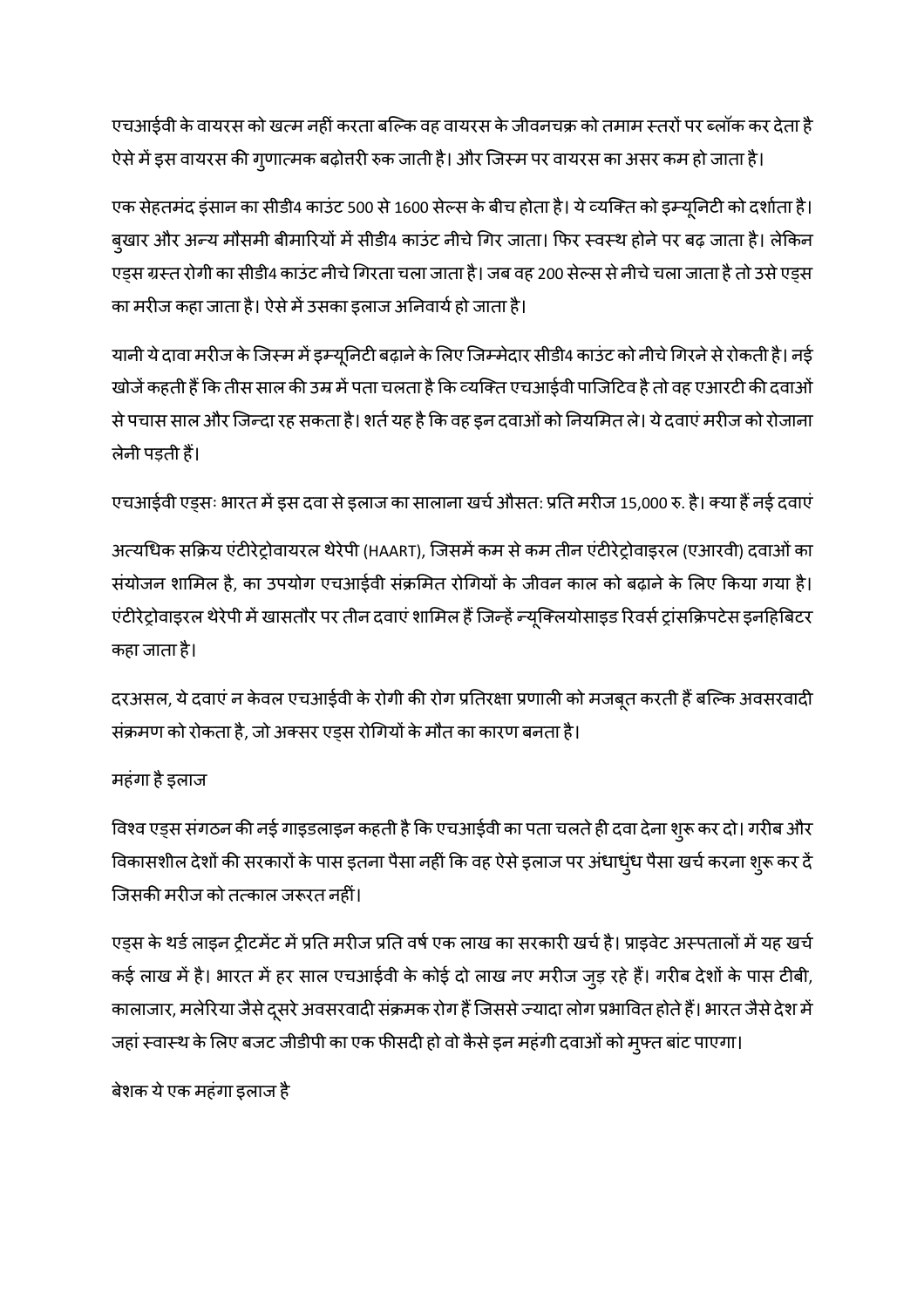भारत में इस दवा से इलाज का सालाना खर्च औसत: प्रति मरीज 15,000 रु. है। सेंकड लाइन के मरीजों के लिए यह खर्च 40,000 रु. आता है। यह दवा सरकारी कीमत है, जो सरकार पंजीकृत रोगियों को मुफ्त देती है। बाजार में इस दवा की कीमत कई गुना ज्यादा है।

भारत सरकार 2004 से एटीआर केन्द्रों पर मुफ्त दवा दी जा रही है। एचआईवी के लिहाज से भारत दुनिया का तीसरा सबसे बड़ा देश है। भारत में एड्स का पहला मामला 1986 में तमिलनाडु के चेन्नई शहर में सामने आया था। वह एक सेक्स वर्कर थी। अगले साल तक 135 मामले सामने आए। 2006 तक 5.6 लाख केस सामने आ गए।

नाको के मुताबिक इस समय भारत में करीब 21 लाख एचआईवी के साथ जी रहे हैं। इनमें 87,000 नए केस हैं। हर साल करीब 69,000 मौतें एडस के कारण हो रही हैं।

अभी एटीआर क्लीनिकों पर यह दवा सिर्फ उन एचआईवी ग्रस्त मरीज को दी जाती है जिनका सीडी4 काउंट 350 सेल्स से नीचे है। अभी कम बजट के कारण नेशनल एड्स कंट्रोल आर्गनाइजेशन यानी नाको 15 लाख पंजीकृत मरीजों में से करीब 12 लाख मरीजों को दवा के दायरे में ला पाया है। ये दवाएं सरकार देश भर में बने 554 एटीआर केन्द्रों पर फ्री में दी जा रही है।

# **Behave**

**बेचैन करता युवाओंका तख यवहार (Amar Ujala: 20201201)**

https://www.dainiktribuneonline.com/news/comment/poor-behavior-of-young-people-17561

मेरी सोसायटी के पास, पड़ोस की सोसायटी में एक ह़ष्ट-पुष्ट व्यक्ति रहते थे। अक्सर जाते-आते दिखते थे, बिना मास्क के। अचानक उनकी सोसायटी के गेट पर उनकी मृत्यु की सूचना दिखाई दी। इन दिनों अरसे से घर के अंदर हूं तो कोई दुखद खबर भी जल्दी पता नहीं चलती। उनके मित्रों ने कहा कि उनसे बार-बार कहा जाता था कि मास्क लगाएं। मगर वह हंसकर कहते थे कि इस इतने लम्बे-चौड़े शरीर का कोरोना क्या बिगाड़ लेगा। लेकिन उन्हें कोरोना ही हुआ और वह नहीं बच सके।

आजकल ऐसी खबरें भी बहुतायत में दिखाई देती हैं, जब दूर खड़े होने की कहने पर या मास्क लगाने के अनुरोध भर से, लोग मारपीट पर उतारू हो जाते हैं। जिसने कहा है, उसका मास्क उतारकर तार-तार कर देते हैं। सब जगह जब महामारी के कारण लोग परेशान हैं, अकेले हैं, तरह-तरह की चिंताओं से ग्रस्त हैं तो एक तरफ उनका गुस्सा बढ़ा है, तो दूसरी तरफ अहंकार भी। वरना मास्क लगाना या दूर खड़े होने की कहना तो उनकी सुरक्षा के लिए भी जरूरी है।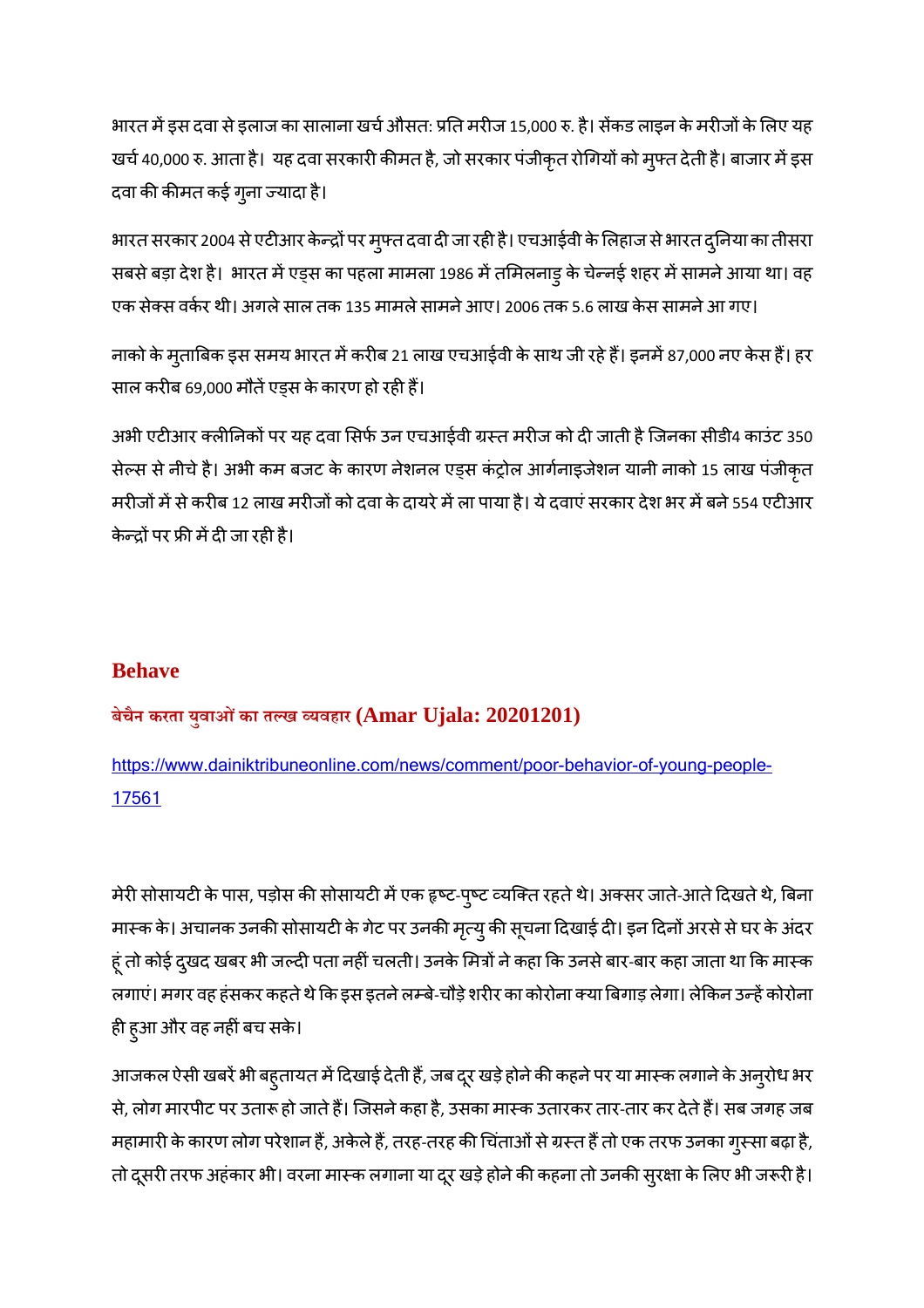मगर न जाने क्यों सोच में यह बात बैठी है कि कोरोना यदि कुछ बिगाड़ेगा तो दूसरे का, हमारा कुछ नहीं। हमें कुछ नहीं होगा। जबकि ऊपर लिखा प्रसंग इस बात की गवाही दे रहा है कि यह सच नहीं है।

दुनिया भर में इस महामारी से हाहाकार मचा है। विदेशों में रहने वाले परिजन बता रहे हैं कि जब इस बीमारी की पहली लहर खत्म हो रही थी तो लग रहा था कि चलो इससे मुक्ति हुई, मगर ऐसा हुआ नहीं है। दूसरी, तीसरी, चौथी लहर आ रही हैं। अमेरिका, आस्ट्रेलिया आदि देशों में तो सरकारों के खिलाफ प्रदर्शन भी हुए हैं। जिनमें लोगों ने मांग की थी कि अब वे घरों में रह-रहकर थक चुके हैं और बाहर निकलना चाहते हैं। वहां भी लोगों में अवसाद और गुस्सा बढ़ रहा है। अपने देश में न केवल बुजुर्ग और प्रौढ़ बल्कि बीस –तीस साल के युवा भी गुस्से से नहीं बच पा रहे हैं।

पिछले दिनों मैं अपने होम्योपैथ डाक्टर के पास गई थी। वह इस इलाके में बहुत मशहूर हैं। इतनी भीड़ रहती है कि बिना अपाॅडंटमेंट के समय नहीं मिलता। शाम का समय था। उनके क्लीनिक पर पहुंची। डाक्टर साहब अभी आए नहीं थे। अंदर जाकर बैठी थी कि एक बीस-बाइस साल की लड़की आई। डाक्टर के सहायक ने पूछा कि समय लिया है। लड़की ने कहा-हां। लेकिन आठ बजे नहीं आ सकती। मेरे इलाके में छेड़खानी की घटनाएं बहुत होती हैं। घर वाले उस समय अकेली नहीं आने देते। साथ में आने वाला कोई नहीं। डाक्टर के सहायक ने कहा-कोई बात नहीं। आप दिखा लीजिएगा। वह लड़की बैठ गई।

इसके कुछ देर बाद ही, एक बहुत बुजुर्ग महिला आई। सहायक ने नाम पूछा तो बताया-सायरा। उन्होंने समय लिया ह्आ था। लेकिन समस्या यह थी कि वह बैठे कैसे। क्योंकि डाक्टर के यहां अंदर सिर्फ दो लोग ही बैठ सकते हैं। जिससे कि दूरी बनी रह सके। तब उस सहायक ने लड़की से अनुरोध किया कि इन माता जी को बैठने दें। आप बाहर खड़ी हो जाएं। उसकी बात सुनकर लड़की बोली-मैं क्यों बाहर खड़ी हो जाऊं। यह बाद में आई हैं तो ये बाहर खड़ी हों। लड़के ने कहा-आप तो खड़ी हो सकती हैं न।

-क्यों ये खड़ी नहीं हो सकतीं।

-आप जरा इनकी उम्र तो देखिए।

-उम्र मैं क्यों देखूं। मैं पहले आई हूं, मुझे तो बस ये मालूम है।

सहायक ने उसे समझाना चाहा। यह भी कहा कि जैसे ही डाक्टर साहब आएंगे, इन दोनों के बाद मैं आपको भेज दंगा।

लेकिन लड़की नहीं मानी। कहीं लड़ाई न हो जाए, यह सोचकर वह बुजुर्ग महिला बोली-बेटा, मैं ही खड़ी हो जाती हूं बाहर। मगर सहायक ने उनसे बैठे रहने को कहा। यह देखकर कि वह उन महिला का पक्ष ले रहा है, लड़की गुस्से से भर उठी। वह चीखने-चिल्लाने लगी। मैंने भी उसे समझाने की कोशिश की लेकिन उसने मुझे भी डपटकर चुप करा दया।